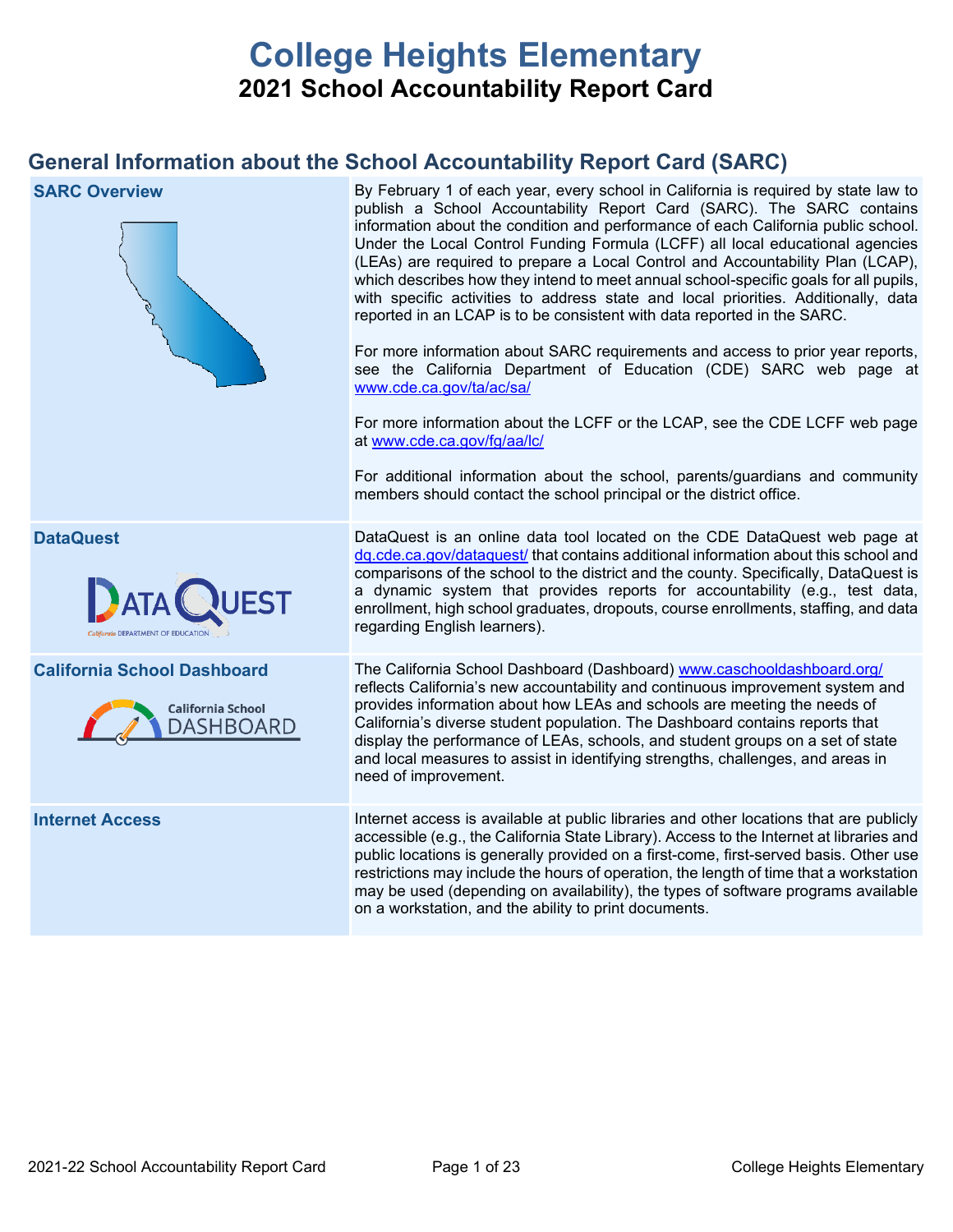## **2021-22 School Contact Information**

| <b>School Name</b>                       | <b>College Heights Elementary</b> |  |  |  |
|------------------------------------------|-----------------------------------|--|--|--|
| <b>Street</b>                            | 2551 Sunny Lane                   |  |  |  |
| City, State, Zip                         | Bakersfield, CA 93305             |  |  |  |
| <b>Phone Number</b>                      | 661-631-5220                      |  |  |  |
| <b>Principal</b>                         | Lynn McEntire                     |  |  |  |
| <b>Email Address</b>                     | mcentiret@bcsd.com                |  |  |  |
| <b>School Website</b>                    | www.bcsd.com/collegeheights       |  |  |  |
| <b>County-District-School (CDS) Code</b> | 15-63321-6008882                  |  |  |  |

| 2021-22 District Contact Information |                                         |  |  |  |  |
|--------------------------------------|-----------------------------------------|--|--|--|--|
| <b>District Name</b>                 | <b>Bakersfield City School District</b> |  |  |  |  |
| <b>Phone Number</b>                  | 661-631-4600                            |  |  |  |  |
| Superintendent                       | Mark Luque                              |  |  |  |  |
| <b>Email Address</b>                 | supt@bcsd.com                           |  |  |  |  |
| <b>District Website Address</b>      | www.bcsd.com                            |  |  |  |  |

#### **2021-22 School Overview**

Attached is the School Accountability Report Card that was established by Proposition 98, an initiative passed by California voters. As you read the Report Card, you will gain a better understanding of College Heights; a school with a record for improvement, a faculty that is professionally skilled and personally committed to meeting the learning needs of students and a student body that is enthusiastic and motivated to perform well.

Our students, staff, parents, and community work tirelessly to uphold our College Heights mission, vision, motto, and goals.

Our Motto: "PAWS up! With Positive Attitudes We Succeed."

College Heights Mission: College Heights Elementary School is a secure learning community where students are equipped to strengthen their individual talents as they persevere through challenges. Collaboration, rigorous instruction, intervention and enrichment collectively contribute to prepare college and career ready Cougars!

College Heights Vision: College Heights Elementary School empowers students to become responsible, gracious and mindful leaders who are successful 21st century global community citizens.

College Heights Goals: 1) Academic Achievement 2) Safe and Positive Learning Environment 3) Parent and Community Involvement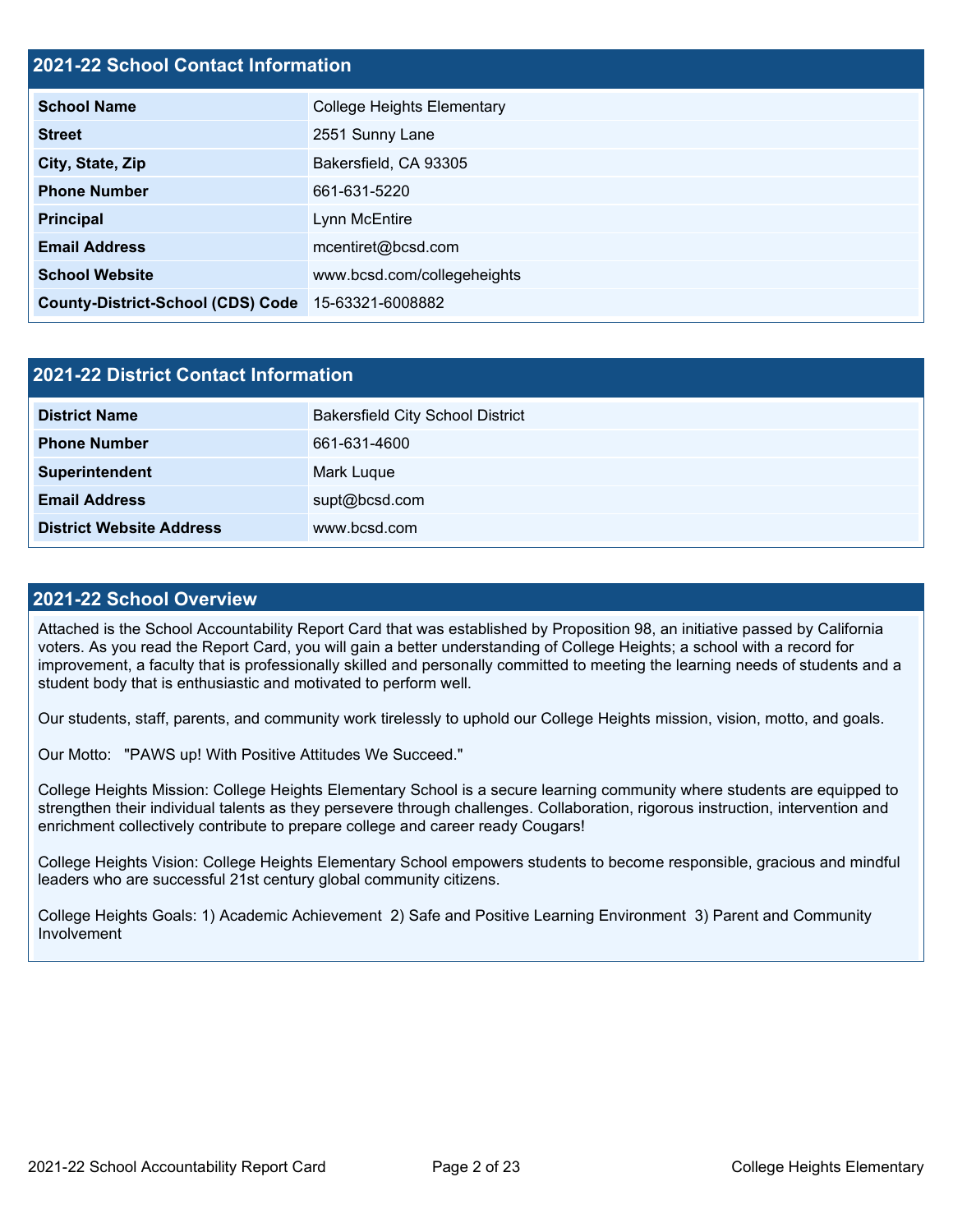## **About this School**

| 2020-21 Student Enrollment by Grade Level |                           |  |  |  |  |
|-------------------------------------------|---------------------------|--|--|--|--|
| <b>Grade Level</b>                        | <b>Number of Students</b> |  |  |  |  |
| Kindergarten                              | 97                        |  |  |  |  |
| Grade 1                                   | 118                       |  |  |  |  |
| <b>Grade 2</b>                            | 116                       |  |  |  |  |
| Grade 3                                   | 118                       |  |  |  |  |
| Grade 4                                   | 118                       |  |  |  |  |
| Grade 5                                   | 108                       |  |  |  |  |
| Grade 6                                   | 99                        |  |  |  |  |
| <b>Total Enrollment</b>                   | 774                       |  |  |  |  |

## **2020-21 Student Enrollment by Student Group**

| <b>Student Group</b>                   | <b>Percent of Total Enrollment</b> |
|----------------------------------------|------------------------------------|
| <b>Female</b>                          | 44.8                               |
| <b>Male</b>                            | 55.2                               |
| American Indian or Alaska Native       | 0.3                                |
| <b>Asian</b>                           | 0.3                                |
| <b>Black or African American</b>       | 4.3                                |
| <b>Hispanic or Latino</b>              | 89.5                               |
| <b>Two or More Races</b>               | 0.6                                |
| <b>White</b>                           | 5                                  |
| <b>English Learners</b>                | 35.9                               |
| <b>Foster Youth</b>                    | 0.3                                |
| <b>Homeless</b>                        | 2.5                                |
| <b>Socioeconomically Disadvantaged</b> | 98.6                               |
| <b>Students with Disabilities</b>      | 11                                 |

## **A. Conditions of Learning State Priority: Basic**

The SARC provides the following information relevant to the State priority: Basic (Priority 1):

- Degree to which teachers are appropriately assigned and fully credentialed in the subject area and for the pupils they are teaching;
- Pupils have access to standards-aligned instructional materials; and
- School facilities are maintained in good repair

Note: For more information refer to the Updated Teacher Equity Definitions web page at<https://www.cde.ca.gov/pd/ee/teacherequitydefinitions.asp>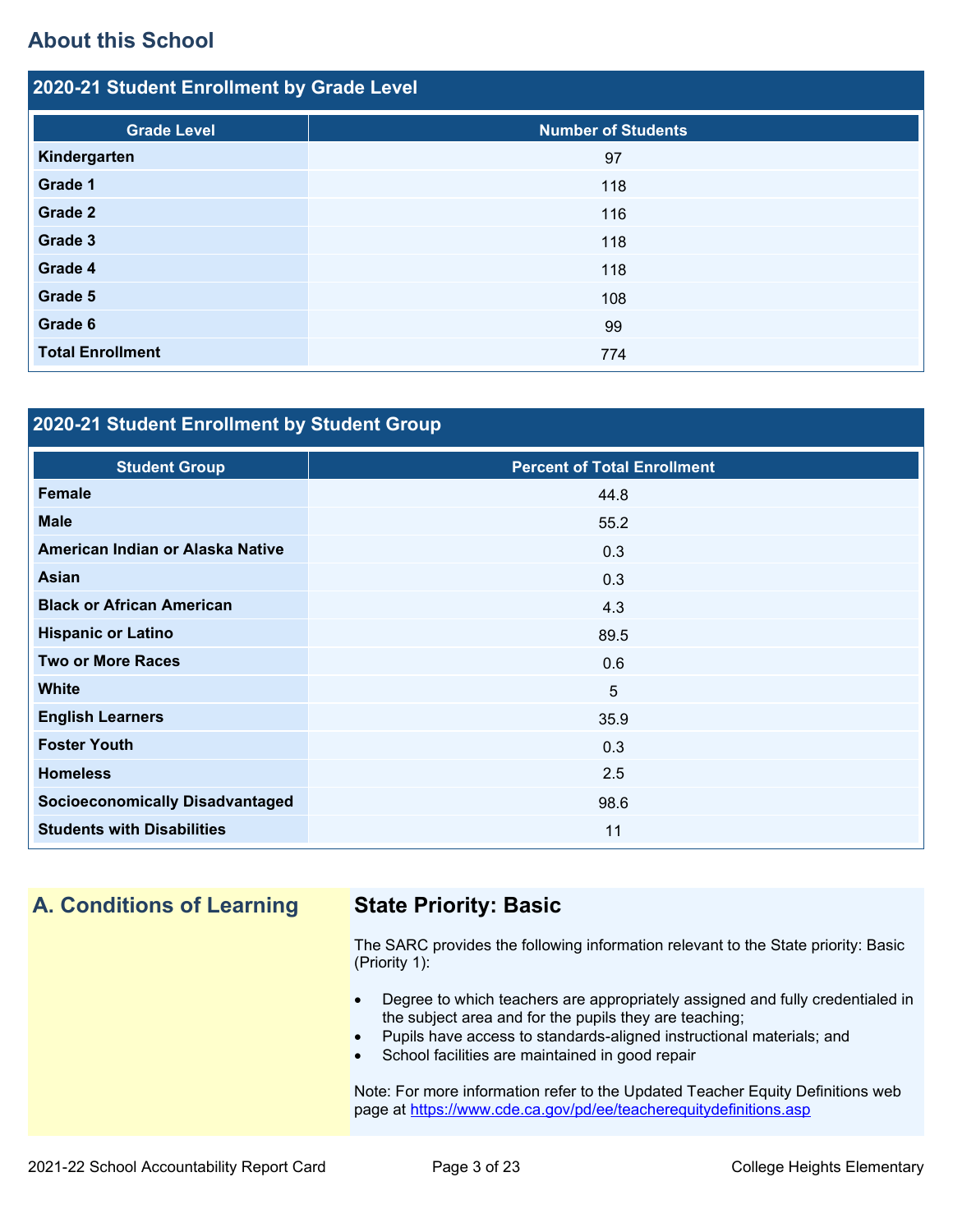| 2019-20 Teacher Preparation and Placement                                                       |         |  |  |  |
|-------------------------------------------------------------------------------------------------|---------|--|--|--|
| <b>Authorization/Assignment</b>                                                                 | 2019-20 |  |  |  |
| Fully (Preliminary or Clear) Credentialed for Subject and Student Placement (properly assigned) |         |  |  |  |
| <b>Intern Credential Holders Properly Assigned</b>                                              |         |  |  |  |
| Teachers Without Credentials and Misassignments ("ineffective" under ESSA)                      |         |  |  |  |
| Credentialed Teachers Assigned Out-of-Field ("out-of-field" under ESSA)                         |         |  |  |  |
| <b>Unknown</b>                                                                                  |         |  |  |  |
| <b>Total Teaching Positions</b>                                                                 |         |  |  |  |

Note: The data in this table is based on Full Time Equivalent (FTE) status. One FTE equals one staff member working full time; one FTE could also represent two staff members who each work 50 percent of full time. Additionally, an assignment is defined as a position that an educator is assigned to based on setting, subject, and grade level. An authorization is defined as the services that an educator is authorized to provide to students.

# **2019-20 Teachers Without Credentials and Misassignments (considered "ineffective" under ESSA) Authorization/Assignment 2019-20 Permits and Waivers Misassignments Vacant Positions Total Teachers Without Credentials and Misassignments**

| 2019-20 Credentialed Teachers Assigned Out-of-Field (considered "out-of-field" under ESSA) |         |  |  |  |
|--------------------------------------------------------------------------------------------|---------|--|--|--|
| Indicator                                                                                  | 2019-20 |  |  |  |
| <b>Credentialed Teachers Authorized on a Permit or Waiver</b>                              |         |  |  |  |
| <b>Local Assignment Options</b>                                                            |         |  |  |  |

**Total Out-of-Field Teachers**

| 2019-20 Class Assignments                                                                                                                           |         |  |  |  |  |
|-----------------------------------------------------------------------------------------------------------------------------------------------------|---------|--|--|--|--|
| <b>Indicator</b>                                                                                                                                    | 2019-20 |  |  |  |  |
| <b>Misassignments for English Learners</b><br>(a percentage of all the classes with English learners taught by teachers that are misassigned)       |         |  |  |  |  |
| No credential, permit or authorization to teach<br>(a percentage of all the classes taught by teachers with no record of an authorization to teach) |         |  |  |  |  |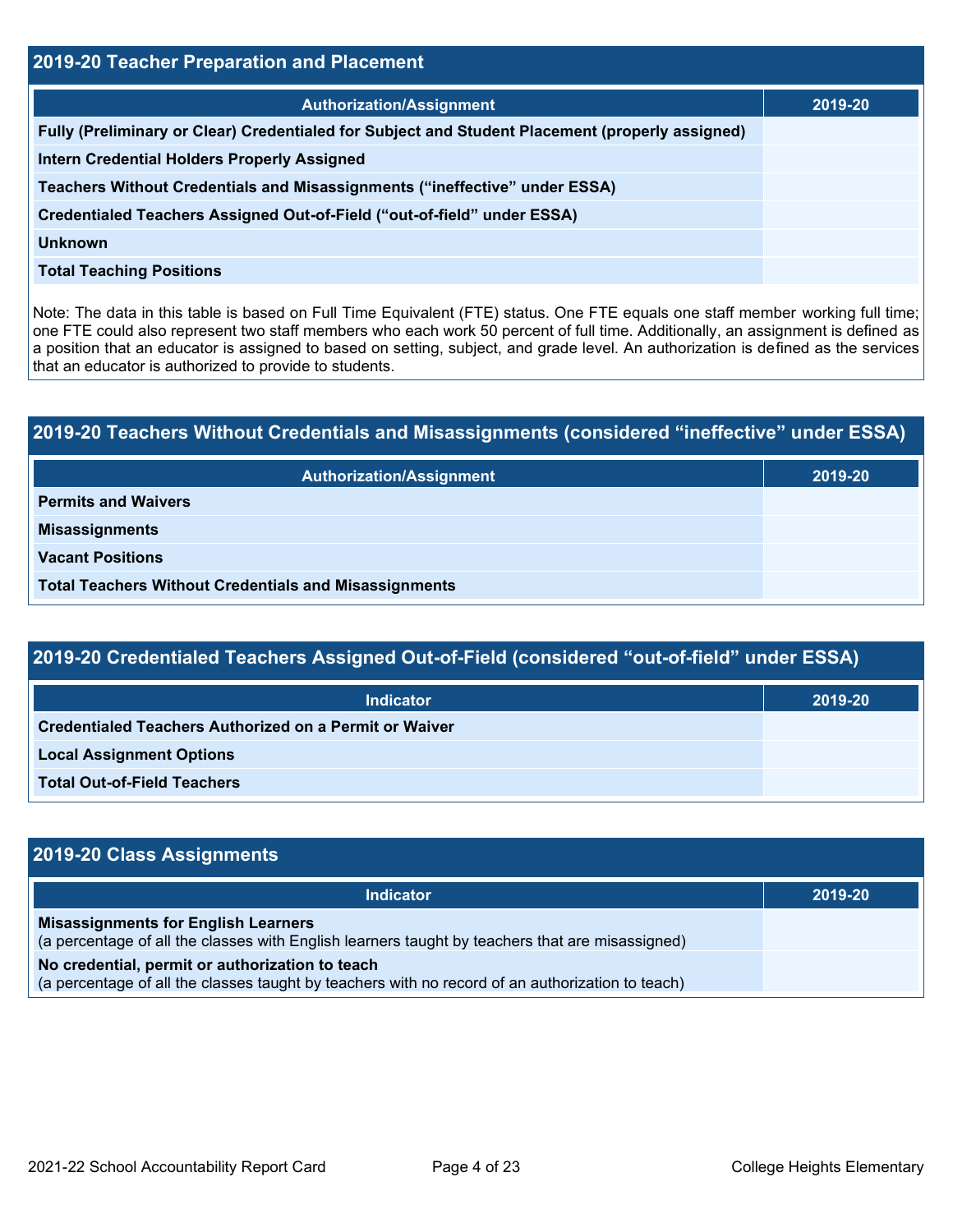## **2021-22 Quality, Currency, Availability of Textbooks and Other Instructional Materials**

Every student is provided with sufficient and standards-aligned textbooks or other instructional materials.

### **Year and month in which the data were collected** September, 2021

| <b>Subject</b>                    | Textbooks and Other Instructional Materials/year of<br><b>Adoption</b>                                                                                                                                                                                                                                   | <b>From</b><br><b>Most</b><br><b>Recent</b><br><b>Adoption</b> | <b>Percent</b><br><b>Students</b><br><b>Lacking Own</b><br><b>Assigned</b><br>Copy |
|-----------------------------------|----------------------------------------------------------------------------------------------------------------------------------------------------------------------------------------------------------------------------------------------------------------------------------------------------------|----------------------------------------------------------------|------------------------------------------------------------------------------------|
| <b>Reading/Language Arts</b>      | Grades TK-5: Benchmark Education Company, Benchmark<br>Advance California; Benchmark Adelante California, 2018<br>Grades 6-8: McGraw Hill, Study Sync, 2018<br>Grades TK-5: Benchmark Education Company, Benchmark<br>Advance (How English Works) (ELD), 2018<br>Grades 6-8: HMH, English 3D (ELD), 2017 | Yes                                                            | 0%                                                                                 |
| <b>Mathematics</b>                | Grades K-5: McGraw Hill, McGraw Hill My Math, 2013<br>Grades 6-8: McGraw Hill, McGraw Hill California Math,<br>Courses 1-3, 2013<br>Grade 7: McGraw Hill, Glencoe Math Accelerated, 2013<br>Grade 8: McGraw Hill, Glencoe Algebra 1, 2013                                                                | Yes                                                            | $0\%$                                                                              |
| <b>Science</b>                    | Grades K-5: Houghton Mifflin, Houghton Mifflin California<br>Science, 2007<br>Grades 6-8: Holt, Rinehart & Winston, Holt California<br>Science: Earth, Life and Physical Science, 2007                                                                                                                   | Yes                                                            | 0%                                                                                 |
| <b>History-Social Science</b>     | Grades K-5: Harcourt School Publishers, Reflections, 2007<br>Grade 6: Pearson Education, myWorld Ancient Civilizations,<br>2019<br>Grade 7: Pearson Education, myWorld Medieval And Modern<br><b>Times, 2019</b><br>Grade 8: Pearson Education, myWorld Growth and Conflict,<br>2019                     | Yes                                                            | 0%                                                                                 |
| <b>Visual and Performing Arts</b> | Grades TK-6 (Elementary): The California Arts Project, BCSD<br>Course of Study TK-5 (Online), 2019<br>Grades 6-8 (Jr Hi/Middle School): Pearson Scott Foresman,<br>Pearson/Scott Foresman, Art, 2007<br>Grades 6-8: Silver Burdett, Silver Burdett Making Music, 2007                                    | Yes                                                            | 0%                                                                                 |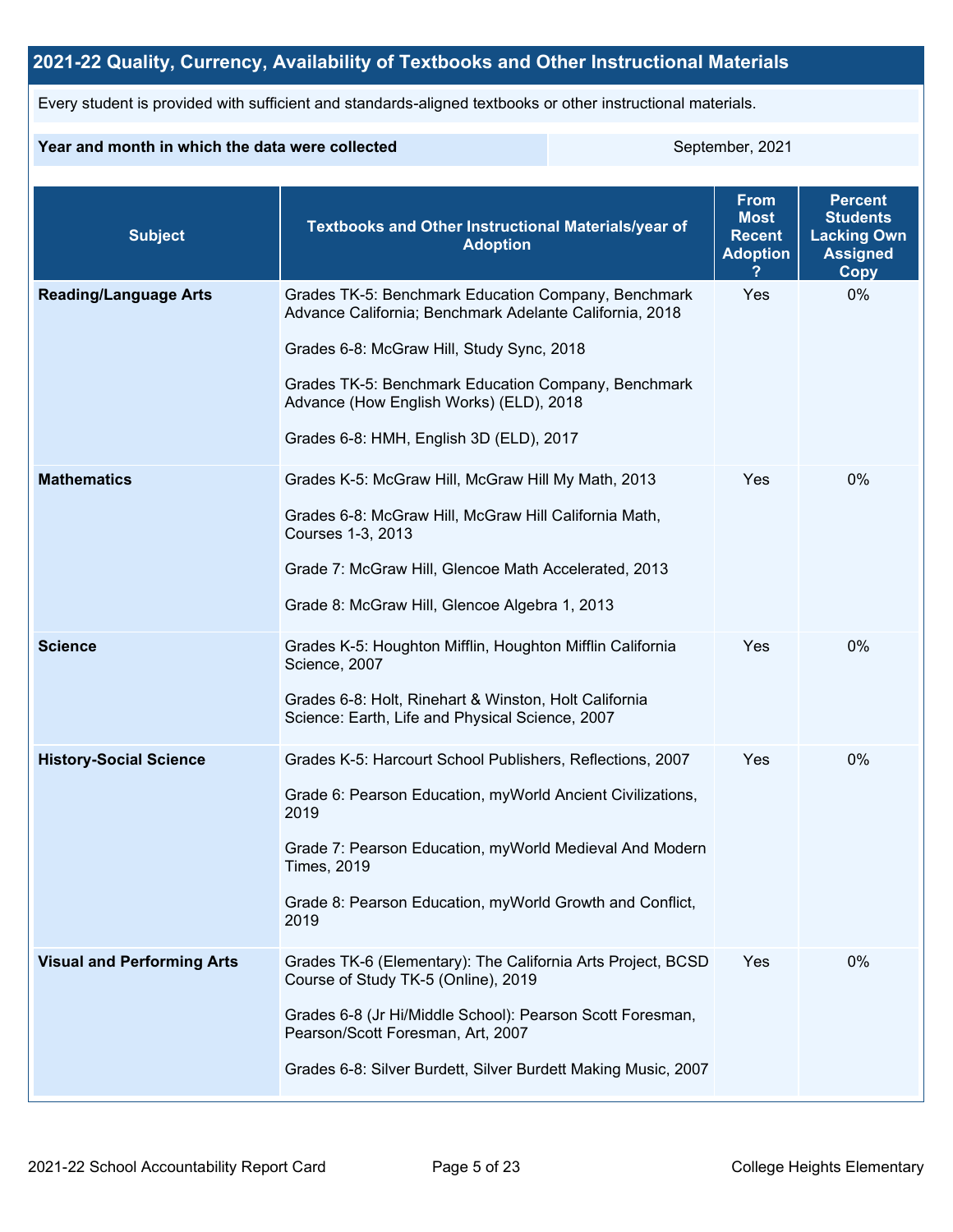### **School Facility Conditions and Planned Improvements**

College Heights School was built in 1958, modernized in 1997 and again in 2001. It sits on 8.5 acres of which 3.91 acres is playground. This school has 39 classrooms, a multi-purpose facility, library, Community Liaison office and a learning center. The campus has an instructional materials center, workroom and staff lounge.

The custodial staff adheres to a weekly cleaning schedule that includes classrooms, restrooms, cafeteria and kitchen areas.

The District's Mobile Maintenance Team visits the school site at least twice a year. Maintenance emergencies are addressed immediately. District personnel maintain the grounds at least once every two weeks.

This site also is maintained to ensure a clean, safe, and functional facility as determined pursuant to a Facility Inspection Tool developed by the State of California Office of Public School Construction.

#### **Year and month of the most recent FIT report** 8/13/2021

| <b>System Inspected</b>                                                       | Rate<br>Good $ $ | Rate<br>Fair | Rate<br>Poor | <b>Repair Needed and Action Taken or Planned</b> |
|-------------------------------------------------------------------------------|------------------|--------------|--------------|--------------------------------------------------|
| <b>Systems:</b><br>Gas Leaks, Mechanical/HVAC, Sewer                          | X                |              |              |                                                  |
| Interior:<br><b>Interior Surfaces</b>                                         | X                |              |              |                                                  |
| <b>Cleanliness:</b><br>Overall Cleanliness, Pest/Vermin Infestation           | X                |              |              |                                                  |
| <b>Electrical</b>                                                             | X                |              |              |                                                  |
| <b>Restrooms/Fountains:</b><br>Restrooms, Sinks/ Fountains                    | X                |              |              |                                                  |
| Safety:<br>Fire Safety, Hazardous Materials                                   | $\sf X$          |              |              |                                                  |
| Structural:<br>Structural Damage, Roofs                                       | X                |              |              |                                                  |
| <b>External:</b><br>Playground/School Grounds, Windows/<br>Doors/Gates/Fences | $\mathsf{X}$     |              |              |                                                  |

| <b>Overall Facility Rate</b> |      |      |             |
|------------------------------|------|------|-------------|
| <b>Exemplary</b>             | Good | Fair | <b>Poor</b> |
|                              |      |      |             |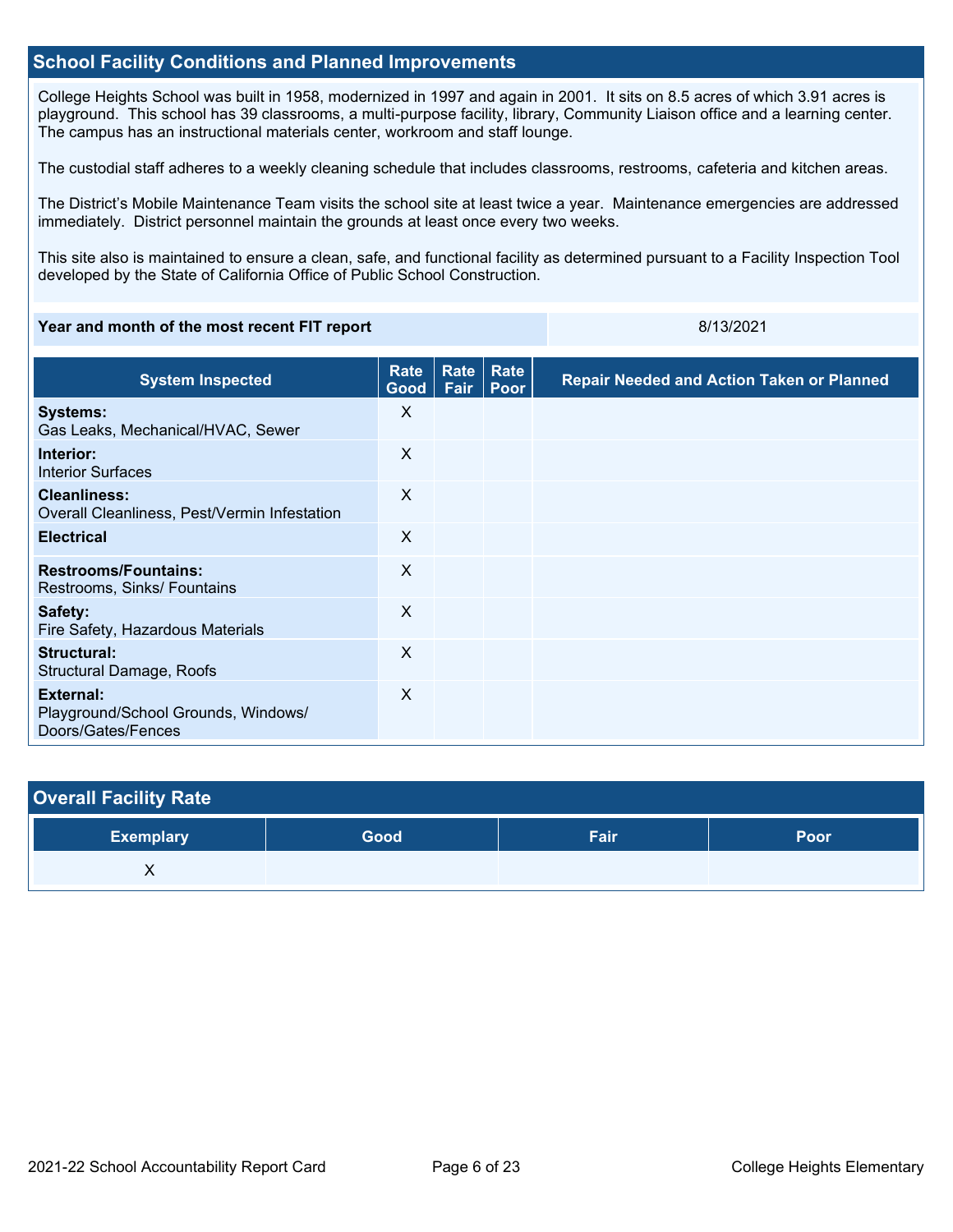## **B. Pupil Outcomes State Priority: Pupil Achievement**

The SARC provides the following information relevant to the State priority: Pupil Achievement (Priority 4):

#### **Statewide Assessments**

(i.e., California Assessment of Student Performance and Progress [CAASPP] System includes the Smarter Balanced Summative Assessments for students in the general education population and the California Alternate Assessments [CAAs] for English language arts/literacy [ELA] and mathematics given in grades three through eight and grade eleven. Only eligible students may participate in the administration of the CAAs. CAAs items are aligned with alternate achievement standards, which are linked with the Common Core State Standards [CCSS] for students with the most significant cognitive disabilities).

The CAASPP System encompasses the following assessments and student participation requirements:

- 1. **Smarter Balanced Summative Assessments and CAAs for ELA** in grades three through eight and grade eleven.
- 2. **Smarter Balanced Summative Assessments and CAAs for mathematics** in grades three through eight and grade eleven.
- 3. **California Science Test (CAST) and CAAs for Science** in grades five, eight, and once in high school (i.e., grade ten, eleven, or twelve).

#### **SARC Reporting in the 2020-2021 School Year Only**

Where the most viable option, LEAs were required to administer the statewide summative assessment in ELA and mathematics. Where a statewide summative assessment was not the most viable option for the LEA (or for one or more gradelevel[s] within the LEA) due to the pandemic, LEAs were allowed to report results from a different assessment that met the criteria established by the State Board of Education (SBE) on March 16, 2021. The assessments were required to be:

- Aligned with CA CCSS for ELA and mathematics;
- Available to students in grades 3 through 8, and grade 11; and
- Uniformly administered across a grade, grade span, school, or district to all eligible students.

#### **Options**

Note that the CAAs could only be administered in-person following health and safety requirements. If it was not viable for the LEA to administer the CAAs in person with health and safety guidelines in place, the LEA was directed to not administer the tests. There were no other assessment options available for the CAAs. Schools administered the Smarter Balanced Summative Assessments for ELA and mathematics, other assessments that meet the SBE criteria, or a combination of both, and they could only choose one of the following:

- Smarter Balanced ELA and mathematics summative assessments;
- Other assessments meeting the SBE criteria; or
- Combination of Smarter Balanced ELA and mathematics summative assessments and other assessments.

The percentage of students who have successfully completed courses that satisfy the requirements for entrance to the University of California and the California State University, or career technical education sequences or programs of study.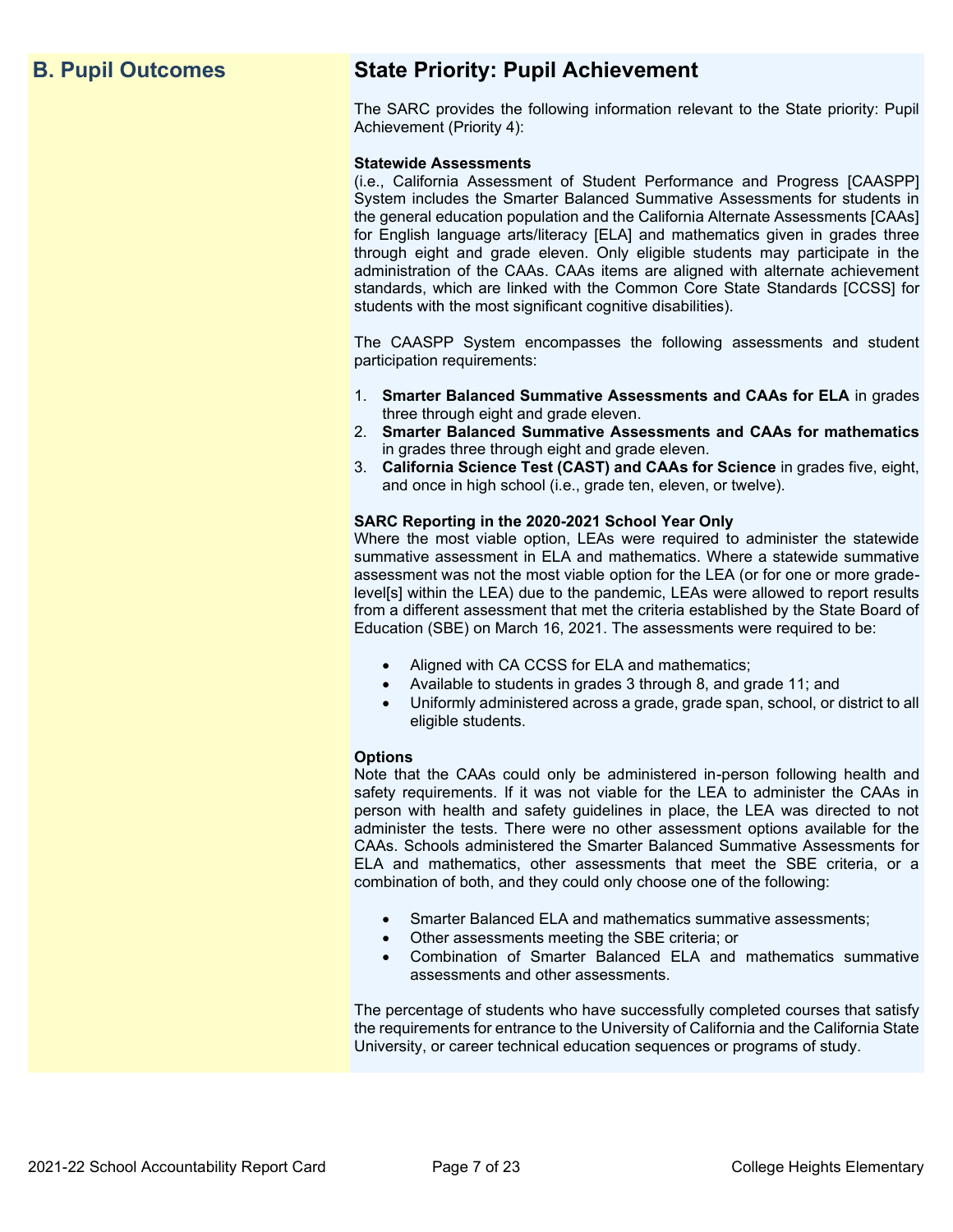## **Percentage of Students Meeting or Exceeding the State Standard on CAASPP**

This table displays CAASPP test results in ELA and mathematics for all students grades three through eight and grade eleven taking and completing a state-administered assessment.

The 2019-2020 data cells with N/A values indicate that the 2019-2020 data are not available due to the COVID-19 pandemic and resulting summative test suspension. The Executive Order N-30-20 was issued which waived the assessment, accountability, and reporting requirements for the 2019-2020 school year.

The 2020-2021 data cells have N/A values because these data are not comparable to other year data due to the COVID-19 pandemic during the 2020-2021 school year. Where the CAASPP assessments in ELA and/or mathematics is not the most viable option, the LEAs were allowed to administer local assessments. Therefore, the 2020-2021 data between school years for the school, district, state are not an accurate comparison. As such, it is inappropriate to compare results of the 2020-2021 school year to other school years.

| Subject                                                              | <b>School</b><br>2019-20 | <b>School</b><br>2020-21 | <b>District</b><br>2019-20 | <b>District</b><br>2020-21 | <b>State</b><br>2019-20 | <b>State</b><br>2020-21 |
|----------------------------------------------------------------------|--------------------------|--------------------------|----------------------------|----------------------------|-------------------------|-------------------------|
| <b>English Language Arts/Literacy</b><br>$\left($ grades 3-8 and 11) | N/A                      | N/A                      | N/A                        | N/A                        | N/A                     | N/A                     |
| <b>Mathematics</b><br>$(grades 3-8 and 11)$                          | N/A                      | N/A                      | N/A                        | N/A                        | N/A                     | N/A                     |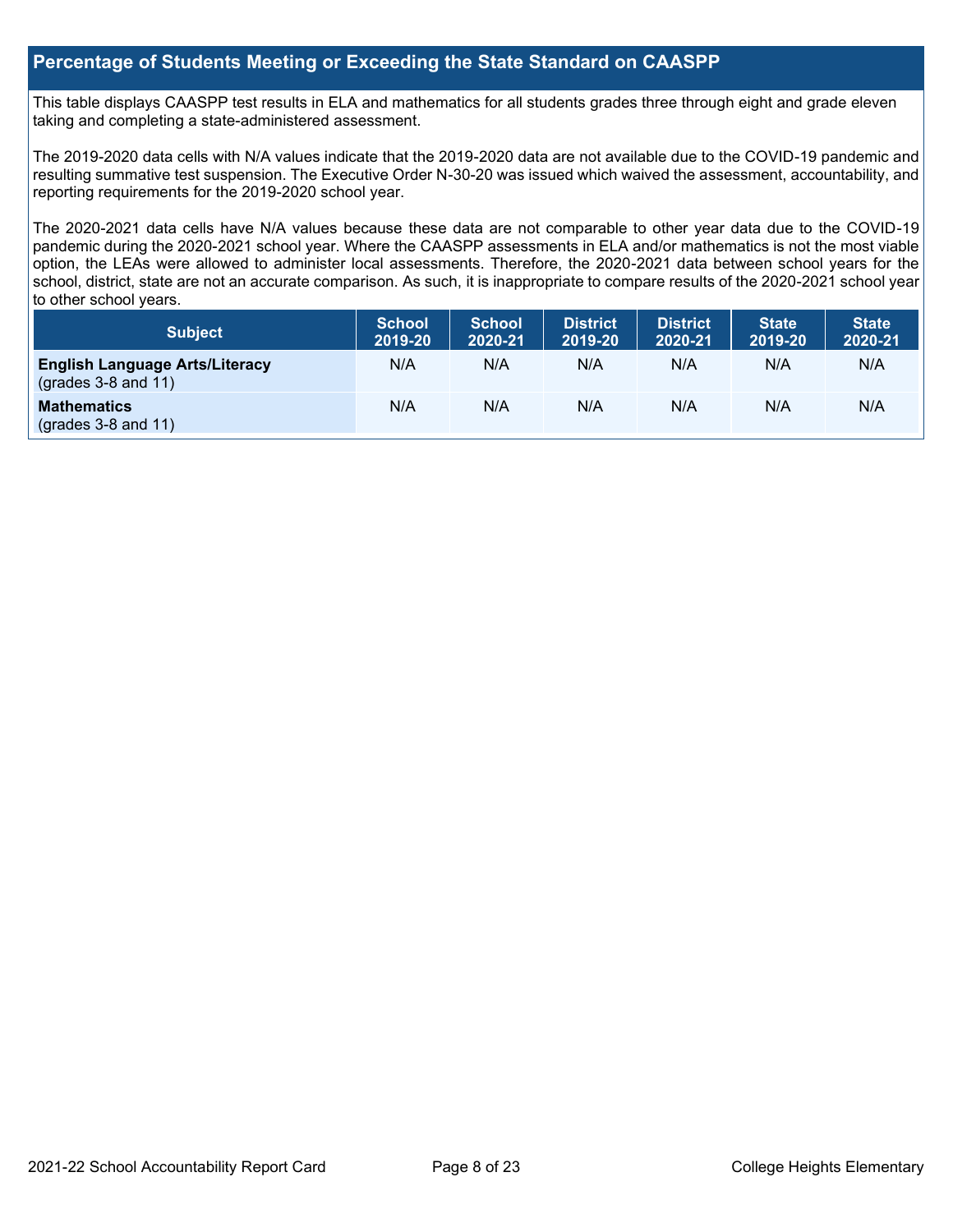## **2020-21 CAASPP Test Results in ELA by Student Group**

This table displays CAASPP test results in ELA by student group for students grades three through eight and grade eleven taking and completing a state-administered assessment. The CDE will populate this table for schools in cases where the school administered the CAASPP assessment. In cases where the school administered a local assessment instead of CAASPP, the CDE will populate this table with "NT" values, meaning this school did not test students using the CAASPP. See the local assessment(s) table for more information.

| <b>CAASPP</b><br><b>Student Groups</b>               | <b>CAASPP</b><br><b>Total</b><br><b>Enrollment</b> | <b>CAASPP</b><br><b>Number</b><br><b>Tested</b> | <b>CAASPP</b><br><b>Percent</b><br><b>Tested</b> | <b>CAASPP</b><br><b>Percent</b><br><b>Not Tested</b> | <b>CAASPP</b><br><b>Percent</b><br>Met or<br><b>Exceeded</b> |
|------------------------------------------------------|----------------------------------------------------|-------------------------------------------------|--------------------------------------------------|------------------------------------------------------|--------------------------------------------------------------|
| <b>All Students</b>                                  | 449                                                | <b>NT</b>                                       | <b>NT</b>                                        | <b>NT</b>                                            | <b>NT</b>                                                    |
| <b>Female</b>                                        | 211                                                | <b>NT</b>                                       | <b>NT</b>                                        | <b>NT</b>                                            | <b>NT</b>                                                    |
| <b>Male</b>                                          | 238                                                | <b>NT</b>                                       | <b>NT</b>                                        | <b>NT</b>                                            | <b>NT</b>                                                    |
| American Indian or Alaska Native                     | $\mathbf 0$                                        | $\mathbf 0$                                     | $\mathbf 0$                                      | $\mathbf 0$                                          | 0                                                            |
| <b>Asian</b>                                         | $\mathbf 0$                                        | $\pmb{0}$                                       | $\mathbf 0$                                      | $\mathbf 0$                                          | 0                                                            |
| <b>Black or African American</b>                     | 18                                                 | <b>NT</b>                                       | <b>NT</b>                                        | <b>NT</b>                                            | <b>NT</b>                                                    |
| <b>Filipino</b>                                      | $\mathbf 0$                                        | $\mathbf 0$                                     | $\Omega$                                         | $\Omega$                                             | 0                                                            |
| <b>Hispanic or Latino</b>                            | 401                                                | <b>NT</b>                                       | <b>NT</b>                                        | <b>NT</b>                                            | <b>NT</b>                                                    |
| <b>Native Hawaiian or Pacific Islander</b>           | $\mathbf 0$                                        | $\mathbf 0$                                     | $\mathbf 0$                                      | $\overline{0}$                                       | 0                                                            |
| <b>Two or More Races</b>                             | --                                                 | <b>NT</b>                                       | <b>NT</b>                                        | <b>NT</b>                                            | <b>NT</b>                                                    |
| <b>White</b>                                         | 27                                                 | <b>NT</b>                                       | <b>NT</b>                                        | <b>NT</b>                                            | <b>NT</b>                                                    |
| <b>English Learners</b>                              | 163                                                | <b>NT</b>                                       | <b>NT</b>                                        | <b>NT</b>                                            | <b>NT</b>                                                    |
| <b>Foster Youth</b>                                  | $-$                                                | <b>NT</b>                                       | <b>NT</b>                                        | <b>NT</b>                                            | <b>NT</b>                                                    |
| <b>Homeless</b>                                      | 40                                                 | <b>NT</b>                                       | <b>NT</b>                                        | <b>NT</b>                                            | <b>NT</b>                                                    |
| <b>Military</b>                                      | $\Omega$                                           | $\pmb{0}$                                       | $\mathbf 0$                                      | $\mathbf 0$                                          | 0                                                            |
| <b>Socioeconomically Disadvantaged</b>               | 444                                                | <b>NT</b>                                       | <b>NT</b>                                        | <b>NT</b>                                            | <b>NT</b>                                                    |
| <b>Students Receiving Migrant Education Services</b> | 30                                                 | <b>NT</b>                                       | <b>NT</b>                                        | <b>NT</b>                                            | <b>NT</b>                                                    |
| <b>Students with Disabilities</b>                    | 48                                                 | <b>NT</b>                                       | <b>NT</b>                                        | <b>NT</b>                                            | <b>NT</b>                                                    |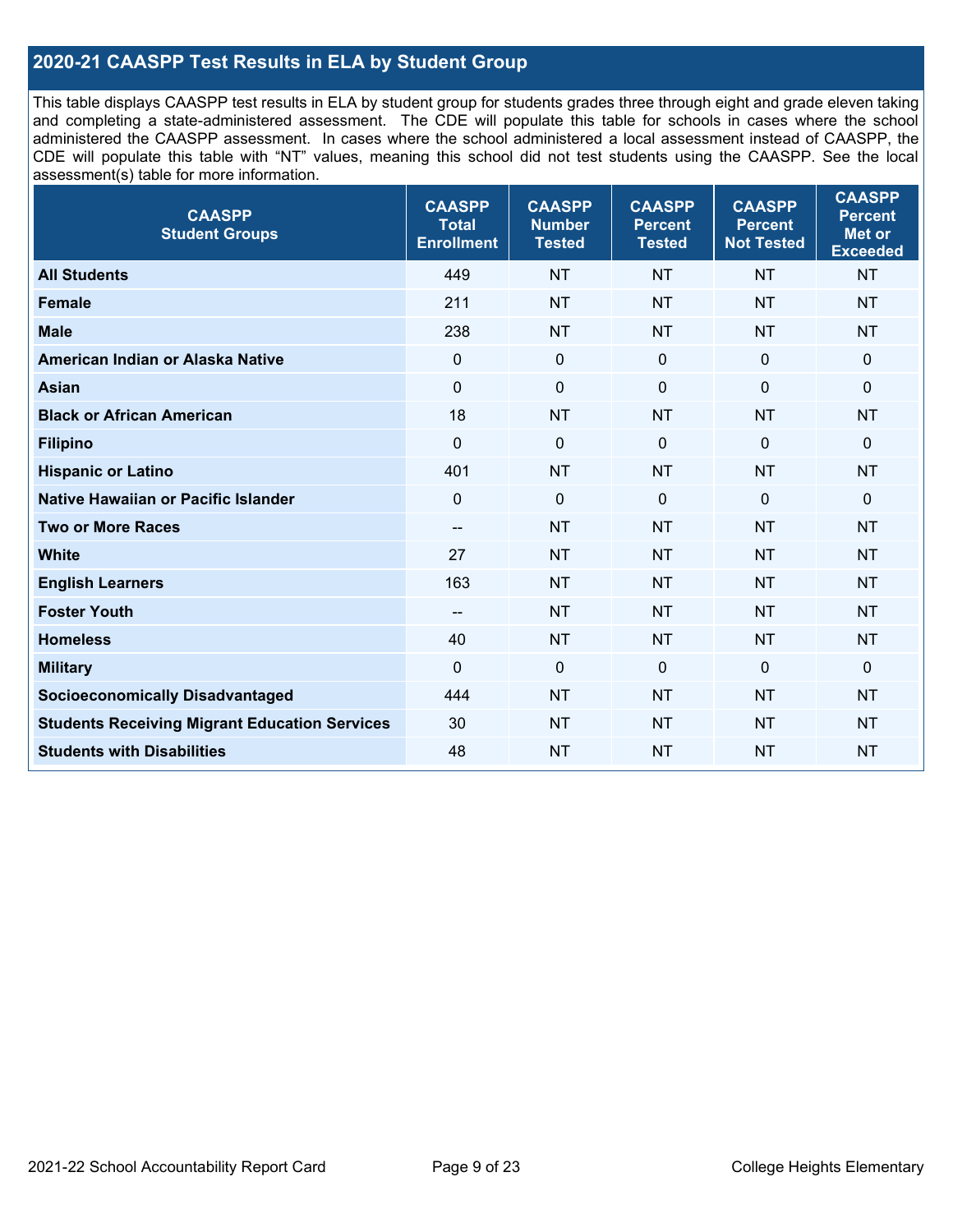## **2020-21 CAASPP Test Results in Math by Student Group**

This table displays CAASPP test results in Math by student group for students grades three through eight and grade eleven taking and completing a state-administered assessment. The CDE will populate this table for schools in cases where the school administered the CAASPP assessment. In cases where the school administered a local assessment instead of CAASPP, the CDE will populate this table with "NT" values, meaning this school did not test students using the CAASPP. See the local assessment(s) table for more information.

| <b>CAASPP</b><br><b>Student Groups</b>               | <b>CAASPP</b><br><b>Total</b><br><b>Enrollment</b> | <b>CAASPP</b><br><b>Number</b><br><b>Tested</b> | <b>CAASPP</b><br><b>Percent</b><br><b>Tested</b> | <b>CAASPP</b><br><b>Percent</b><br><b>Not Tested</b> | <b>CAASPP</b><br><b>Percent</b><br><b>Met or</b><br><b>Exceeded</b> |
|------------------------------------------------------|----------------------------------------------------|-------------------------------------------------|--------------------------------------------------|------------------------------------------------------|---------------------------------------------------------------------|
| <b>All Students</b>                                  | 449                                                | <b>NT</b>                                       | <b>NT</b>                                        | <b>NT</b>                                            | <b>NT</b>                                                           |
| <b>Female</b>                                        | 211                                                | <b>NT</b>                                       | <b>NT</b>                                        | <b>NT</b>                                            | <b>NT</b>                                                           |
| <b>Male</b>                                          | 238                                                | <b>NT</b>                                       | <b>NT</b>                                        | <b>NT</b>                                            | <b>NT</b>                                                           |
| American Indian or Alaska Native                     | $\mathbf 0$                                        | $\pmb{0}$                                       | $\mathbf 0$                                      | $\mathbf 0$                                          | $\mathbf 0$                                                         |
| <b>Asian</b>                                         | $\mathbf 0$                                        | $\pmb{0}$                                       | $\Omega$                                         | $\mathbf 0$                                          | 0                                                                   |
| <b>Black or African American</b>                     | 18                                                 | <b>NT</b>                                       | <b>NT</b>                                        | <b>NT</b>                                            | <b>NT</b>                                                           |
| <b>Filipino</b>                                      | $\mathbf 0$                                        | $\mathbf 0$                                     | $\Omega$                                         | $\mathbf 0$                                          | $\Omega$                                                            |
| <b>Hispanic or Latino</b>                            | 401                                                | <b>NT</b>                                       | <b>NT</b>                                        | <b>NT</b>                                            | <b>NT</b>                                                           |
| Native Hawaiian or Pacific Islander                  | $\mathbf 0$                                        | $\mathbf 0$                                     | $\mathbf 0$                                      | $\mathbf 0$                                          | 0                                                                   |
| <b>Two or More Races</b>                             | $\overline{a}$                                     | <b>NT</b>                                       | <b>NT</b>                                        | <b>NT</b>                                            | <b>NT</b>                                                           |
| <b>White</b>                                         | 27                                                 | <b>NT</b>                                       | <b>NT</b>                                        | <b>NT</b>                                            | <b>NT</b>                                                           |
| <b>English Learners</b>                              | 163                                                | <b>NT</b>                                       | <b>NT</b>                                        | <b>NT</b>                                            | <b>NT</b>                                                           |
| <b>Foster Youth</b>                                  | $-$                                                | <b>NT</b>                                       | <b>NT</b>                                        | <b>NT</b>                                            | <b>NT</b>                                                           |
| <b>Homeless</b>                                      | 40                                                 | <b>NT</b>                                       | <b>NT</b>                                        | <b>NT</b>                                            | <b>NT</b>                                                           |
| <b>Military</b>                                      | $\mathbf 0$                                        | $\mathbf 0$                                     | $\mathbf 0$                                      | $\mathbf{0}$                                         | $\mathbf 0$                                                         |
| <b>Socioeconomically Disadvantaged</b>               | 444                                                | <b>NT</b>                                       | <b>NT</b>                                        | <b>NT</b>                                            | <b>NT</b>                                                           |
| <b>Students Receiving Migrant Education Services</b> | 30                                                 | <b>NT</b>                                       | <b>NT</b>                                        | <b>NT</b>                                            | NT                                                                  |
| <b>Students with Disabilities</b>                    | 48                                                 | <b>NT</b>                                       | <b>NT</b>                                        | <b>NT</b>                                            | <b>NT</b>                                                           |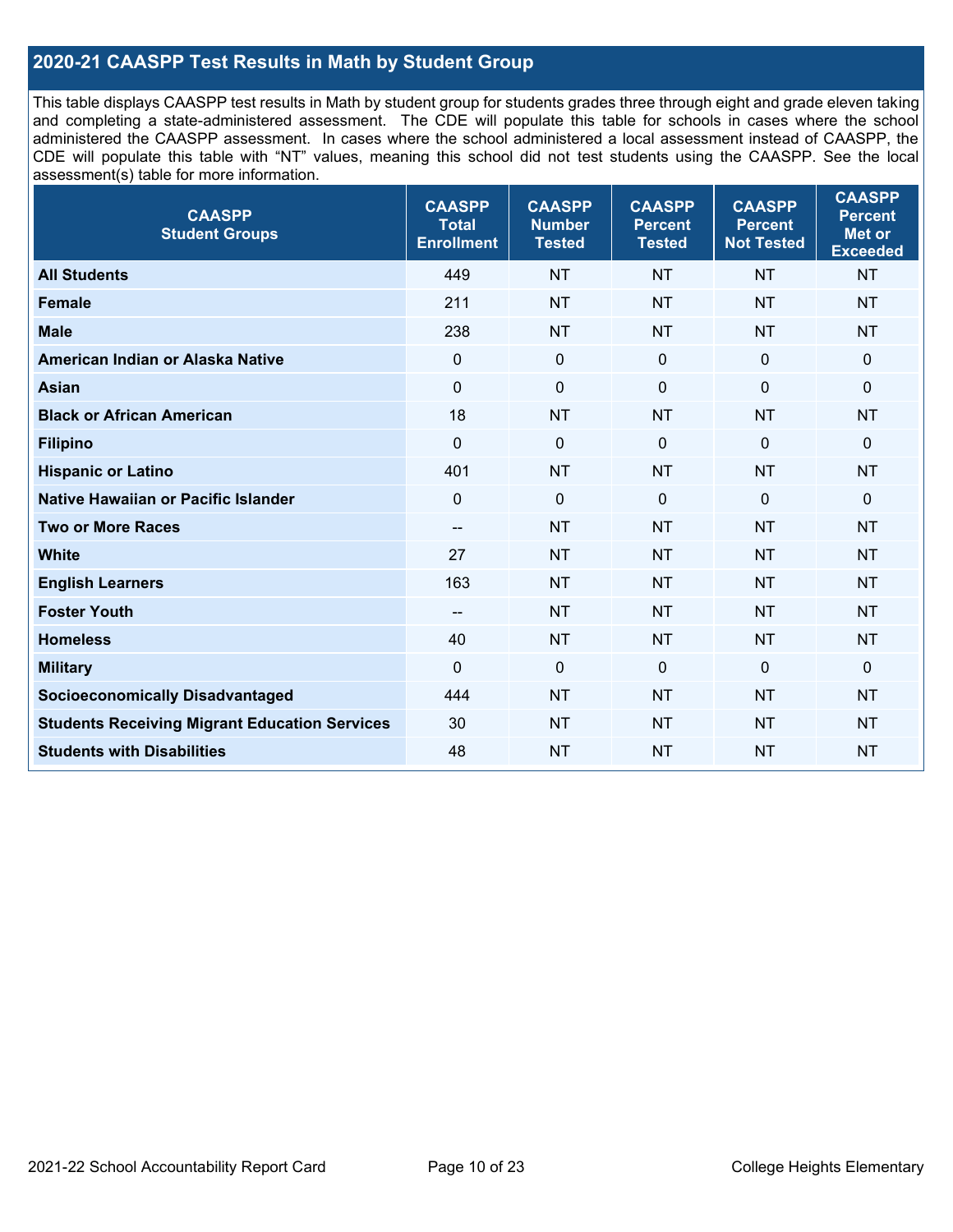## **2020-21 Local Assessment Test Results in ELA by Student Group**

This table displays Local Assessment test results in ELA by student group for students grades three through eight and grade eleven. LEAs/schools will populate this table for schools in cases where the school administered a local assessment. In cases where the school administered the CAASPP assessment, LEAs/schools will populate this table with "N/A" values in all cells, meaning this table is Not Applicable for this school.

| <b>STAR</b><br><b>Student Groups</b>                                                                                            | <b>STAR</b><br><b>Total</b><br><b>Enrollment</b> | <b>STAR</b><br><b>Number</b><br><b>Tested</b> | <b>STAR</b><br><b>Percent</b><br><b>Tested</b> | <b>STAR</b><br><b>Percent</b><br><b>Not Tested</b> | <b>STAR</b><br><b>Percent</b><br><b>At or Above</b><br><b>Grade Level</b> |
|---------------------------------------------------------------------------------------------------------------------------------|--------------------------------------------------|-----------------------------------------------|------------------------------------------------|----------------------------------------------------|---------------------------------------------------------------------------|
| <b>All Students</b>                                                                                                             | 444                                              | 410                                           | 92.30%                                         | 7.70%                                              | 14.10%                                                                    |
| <b>Female</b>                                                                                                                   | 210                                              | 197                                           | 93.80%                                         | 6.20%                                              | 12.20%                                                                    |
| <b>Male</b>                                                                                                                     | 234                                              | 213                                           | 91.00%                                         | 9.00%                                              | 16.00%                                                                    |
| American Indian or Alaska Native                                                                                                | $\qquad \qquad -$                                | --                                            | --                                             |                                                    |                                                                           |
| <b>Asian</b>                                                                                                                    | --                                               | --                                            |                                                | --                                                 |                                                                           |
| <b>Black or African American</b>                                                                                                | 18                                               | 15                                            | 83.30%                                         | 16.70%                                             | 0.00%                                                                     |
| <b>Filipino</b>                                                                                                                 | --                                               | --                                            | --                                             | --                                                 | $\overline{\phantom{a}}$                                                  |
| <b>Hispanic or Latino</b>                                                                                                       | 396                                              | 367                                           | 92.70%                                         | 7.30%                                              | 13.90%                                                                    |
| Native Hawaiian or Pacific Islander                                                                                             |                                                  | --                                            |                                                |                                                    |                                                                           |
| <b>Two or More Races</b>                                                                                                        | --                                               | --                                            |                                                |                                                    | --                                                                        |
| <b>White</b>                                                                                                                    | 28                                               | 25                                            | 89.30%                                         | 12.00%                                             | 24.00%                                                                    |
| <b>English Learners</b>                                                                                                         | 162                                              | 131                                           | 80.90%                                         | 19.10%                                             | 6.10%                                                                     |
| <b>Foster Youth</b>                                                                                                             | $\qquad \qquad -$                                | $\qquad \qquad -$                             |                                                | --                                                 | --                                                                        |
| <b>Homeless</b>                                                                                                                 | 13                                               | 8                                             | 61.50%                                         | 38.50%                                             | 25.00%                                                                    |
| <b>Military</b>                                                                                                                 | $\qquad \qquad -$                                | --                                            | $\sim$                                         | $\overline{\phantom{a}}$                           | $\overline{\phantom{a}}$                                                  |
| <b>Socioeconomically Disadvantaged</b>                                                                                          | 437                                              | 419                                           | 95.90%                                         | 4.10%                                              | 13.30%                                                                    |
| <b>Students Receiving Migrant Education Services</b>                                                                            | 28                                               | 24                                            | 85.70%                                         | 14.30%                                             | 16.70%                                                                    |
| <b>Students with Disabilities</b><br>*At or above the grade-level standard in the context of the local assessment administered. | 44                                               | 25                                            | 56.80%                                         | 43.20%                                             | 4.00%                                                                     |

## **2020-21 Local Assessment Test Results in Math by Student Group**

This table displays Local Assessment test results in Math by student group for students grades three through eight and grade eleven. LEAs/schools will populate this table for schools in cases where the school administered a local assessment. In cases where the school administered the CAASPP assessment, LEAs/schools will populate this table with "N/A" values in all cells, meaning this table is Not Applicable for this school.

| <b>STAR</b><br><b>Student Groups</b> | <b>STAR</b><br><b>Total</b><br><b>Enrollment</b> | <b>STAR</b><br><b>Number</b><br><b>Tested</b> | <b>STAR</b><br><b>Percent</b><br><b>Tested</b> | <b>STAR</b><br><b>Percent</b><br><b>Not Tested</b> | <b>STAR</b><br><b>Percent</b><br><b>At or Above</b><br><b>Grade Level</b> |
|--------------------------------------|--------------------------------------------------|-----------------------------------------------|------------------------------------------------|----------------------------------------------------|---------------------------------------------------------------------------|
| <b>All Students</b>                  | 444                                              | 406                                           | 91.40%                                         | 8.60%                                              | 7.60%                                                                     |
| <b>Female</b>                        | 210                                              | 195                                           | $92.90\%$                                      | 7.10%                                              | 7.20%                                                                     |
| <b>Male</b>                          | 234                                              | 211                                           | 90.20%                                         | 9.80%                                              | 8.10%                                                                     |
| American Indian or Alaska Native     | --                                               | $- -$                                         | $- -$                                          | $- -$                                              | $\overline{\phantom{m}}$                                                  |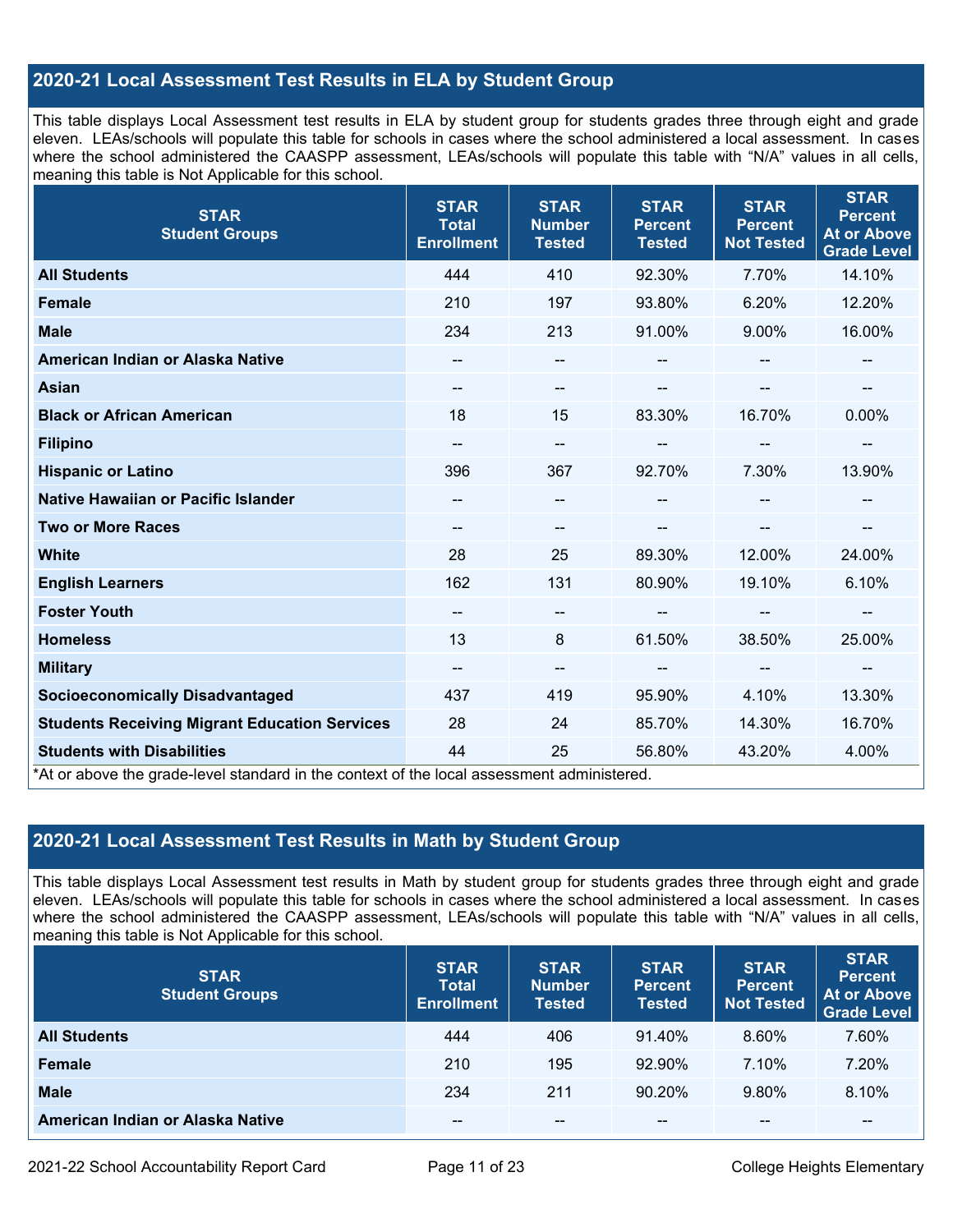| <b>Asian</b>                                                                               | --                       | $- -$                    |        | --     | --     |
|--------------------------------------------------------------------------------------------|--------------------------|--------------------------|--------|--------|--------|
| <b>Black or African American</b>                                                           | 18                       | 15                       | 83.30% | 16.70% | 0.00%  |
| <b>Filipino</b>                                                                            | --                       | $- -$                    | --     | --     | --     |
| <b>Hispanic or Latino</b>                                                                  | 396                      | 363                      | 91.70% | 8.30%  | 8.00%  |
| Native Hawaiian or Pacific Islander                                                        | $\overline{\phantom{m}}$ | $\qquad \qquad \cdots$   |        | $\sim$ | --     |
| <b>Two or More Races</b>                                                                   | $\overline{\phantom{m}}$ | $- -$                    | --     | $\sim$ | --     |
| <b>White</b>                                                                               | 28                       | 25                       | 89.30% | 12.00% | 4.00%  |
| <b>English Learners</b>                                                                    | 162                      | 130                      | 80.20% | 19.80% | 3.10%  |
| <b>Foster Youth</b>                                                                        | --                       | $- -$                    |        | --     | --     |
| <b>Homeless</b>                                                                            | 13                       | 8                        | 61.50% | 38.50% | 25.00% |
| <b>Military</b>                                                                            | --                       | $\overline{\phantom{m}}$ |        | --     | --     |
| <b>Socioeconomically Disadvantaged</b>                                                     | 437                      | 397                      | 90.80% | 9.20%  | 7.10%  |
| <b>Students Receiving Migrant Education Services</b>                                       | 28                       | 22                       | 78.60% | 21.40% | 4.50%  |
| <b>Students with Disabilities</b>                                                          | 44                       | 25                       | 56.80% | 43.20% | 0.00%  |
| *At or above the grade-level standard in the context of the local assessment administered. |                          |                          |        |        |        |

## **CAASPP Test Results in Science for All Students**

This table displays the percentage of all students grades five, eight, and High School meeting or exceeding the State Standard.

The 2019-2020 data cells with N/A values indicate that the 2019-2020 data are not available due to the COVID-19 pandemic and resulting summative testing suspension. The Executive Order N-30-20 was issued which waived the assessment, accountability, and reporting requirements for the 2019-2020 school year.

For any 2020-2021 data cells with N/T values indicate that this school did not test students using the CAASPP Science.

| <b>Subject</b>                                                  | <b>School</b> | <b>School</b> | <b>District</b> | District | <b>State</b> | <b>State</b> |
|-----------------------------------------------------------------|---------------|---------------|-----------------|----------|--------------|--------------|
|                                                                 | 2019-20       | 2020-21       | 2019-20         | 2020-21  | 2019-20      | 2020-21      |
| <b>Science</b><br>$\sqrt{(grades 5, 8 \text{ and high school)}$ | N/A           | NT            | N/A             | NT       | N/A          | 28.72        |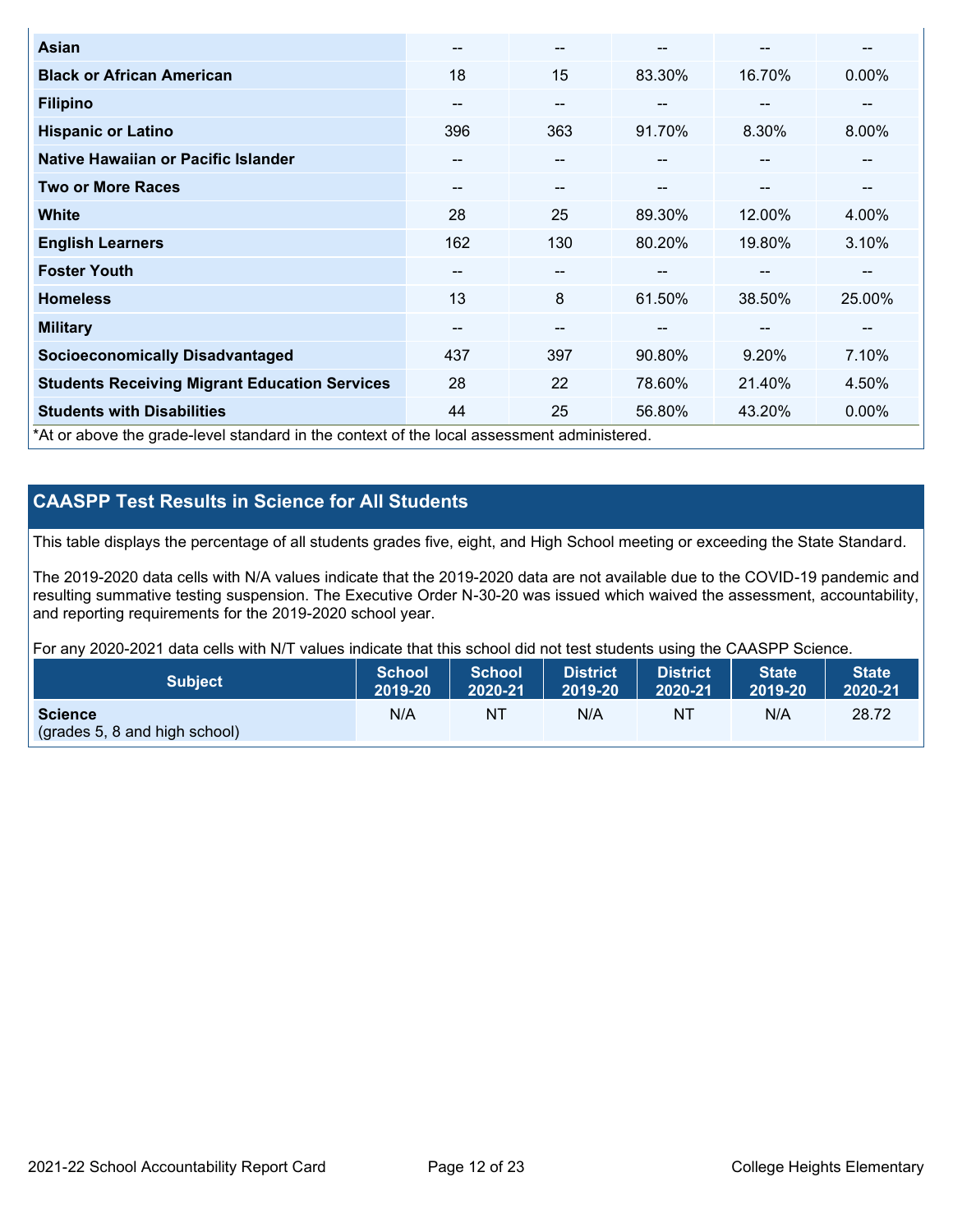## **2020-21 CAASPP Test Results in Science by Student Group**

This table displays CAASPP test results in Science by student group for students grades five, eight, and High School. For any data cells with N/T values indicate that this school did not test students using the CAASPP Science.

| <b>Student Group</b>                                 | <b>Total</b><br><b>Enrollment</b> | <b>Number</b><br><b>Tested</b> | <b>Percent</b><br><b>Tested</b> | <b>Percent</b><br><b>Not Tested</b> | <b>Percent</b><br><b>Met or</b><br><b>Exceeded</b> |
|------------------------------------------------------|-----------------------------------|--------------------------------|---------------------------------|-------------------------------------|----------------------------------------------------|
| <b>All Students</b>                                  | 103                               | <b>NT</b>                      | <b>NT</b>                       | <b>NT</b>                           | <b>NT</b>                                          |
| <b>Female</b>                                        | 53                                | <b>NT</b>                      | <b>NT</b>                       | <b>NT</b>                           | <b>NT</b>                                          |
| <b>Male</b>                                          | 50                                | <b>NT</b>                      | <b>NT</b>                       | <b>NT</b>                           | <b>NT</b>                                          |
| American Indian or Alaska Native                     | $\Omega$                          | $\mathbf 0$                    | $\mathbf 0$                     | $\mathbf 0$                         | 0                                                  |
| <b>Asian</b>                                         | $\mathbf 0$                       | $\mathbf 0$                    | $\mathbf 0$                     | $\mathbf 0$                         | 0                                                  |
| <b>Black or African American</b>                     | --                                | <b>NT</b>                      | <b>NT</b>                       | <b>NT</b>                           | <b>NT</b>                                          |
| <b>Filipino</b>                                      | $\Omega$                          | $\pmb{0}$                      | 0                               | 0                                   | 0                                                  |
| <b>Hispanic or Latino</b>                            | 90                                | <b>NT</b>                      | <b>NT</b>                       | <b>NT</b>                           | <b>NT</b>                                          |
| Native Hawaiian or Pacific Islander                  | $\mathbf 0$                       | $\mathbf 0$                    | $\mathbf 0$                     | $\overline{0}$                      | $\mathbf 0$                                        |
| <b>Two or More Races</b>                             | $\mathbf 0$                       | $\mathbf 0$                    | $\mathbf 0$                     | $\overline{0}$                      | $\mathbf 0$                                        |
| <b>White</b>                                         | --                                | <b>NT</b>                      | <b>NT</b>                       | <b>NT</b>                           | <b>NT</b>                                          |
| <b>English Learners</b>                              | 36                                | <b>NT</b>                      | <b>NT</b>                       | <b>NT</b>                           | <b>NT</b>                                          |
| <b>Foster Youth</b>                                  | $\Omega$                          | $\mathbf 0$                    | $\mathbf 0$                     | $\mathbf 0$                         | 0                                                  |
| <b>Homeless</b>                                      | --                                | <b>NT</b>                      | <b>NT</b>                       | <b>NT</b>                           | <b>NT</b>                                          |
| <b>Military</b>                                      | $\Omega$                          | $\mathbf 0$                    | $\mathbf{0}$                    | $\mathbf 0$                         | 0                                                  |
| <b>Socioeconomically Disadvantaged</b>               | 102                               | <b>NT</b>                      | <b>NT</b>                       | <b>NT</b>                           | <b>NT</b>                                          |
| <b>Students Receiving Migrant Education Services</b> |                                   | <b>NT</b>                      | <b>NT</b>                       | <b>NT</b>                           | <b>NT</b>                                          |
| <b>Students with Disabilities</b>                    |                                   | <b>NT</b>                      | <b>NT</b>                       | <b>NT</b>                           | <b>NT</b>                                          |

## **B. Pupil Outcomes State Priority: Other Pupil Outcomes**

The SARC provides the following information relevant to the State priority: Other Pupil Outcomes (Priority 8): Pupil outcomes in the subject area of physical education.

## **2020-21 California Physical Fitness Test Results**

Due to the COVID-19 crisis, the Physical Fitness Test was suspended during the 2020-2021 school year and therefore no data are reported and each cell in this table is populated with "N/A."

| <b>Grade Level</b> | <b>Four of Six Fitness Standards</b> | <b>Five of Six Fitness Standards</b> | Percentage of Students Meeting   Percentage of Students Meeting   Percentage of Students Meeting<br><b>Six of Six Fitness Standards</b> |
|--------------------|--------------------------------------|--------------------------------------|-----------------------------------------------------------------------------------------------------------------------------------------|
| Grade 5            | N/A                                  | N/A                                  | N/A                                                                                                                                     |
| Grade 7            | N/A                                  | N/A                                  | N/A                                                                                                                                     |
| Grade 9            | N/A                                  | N/A                                  | N/A                                                                                                                                     |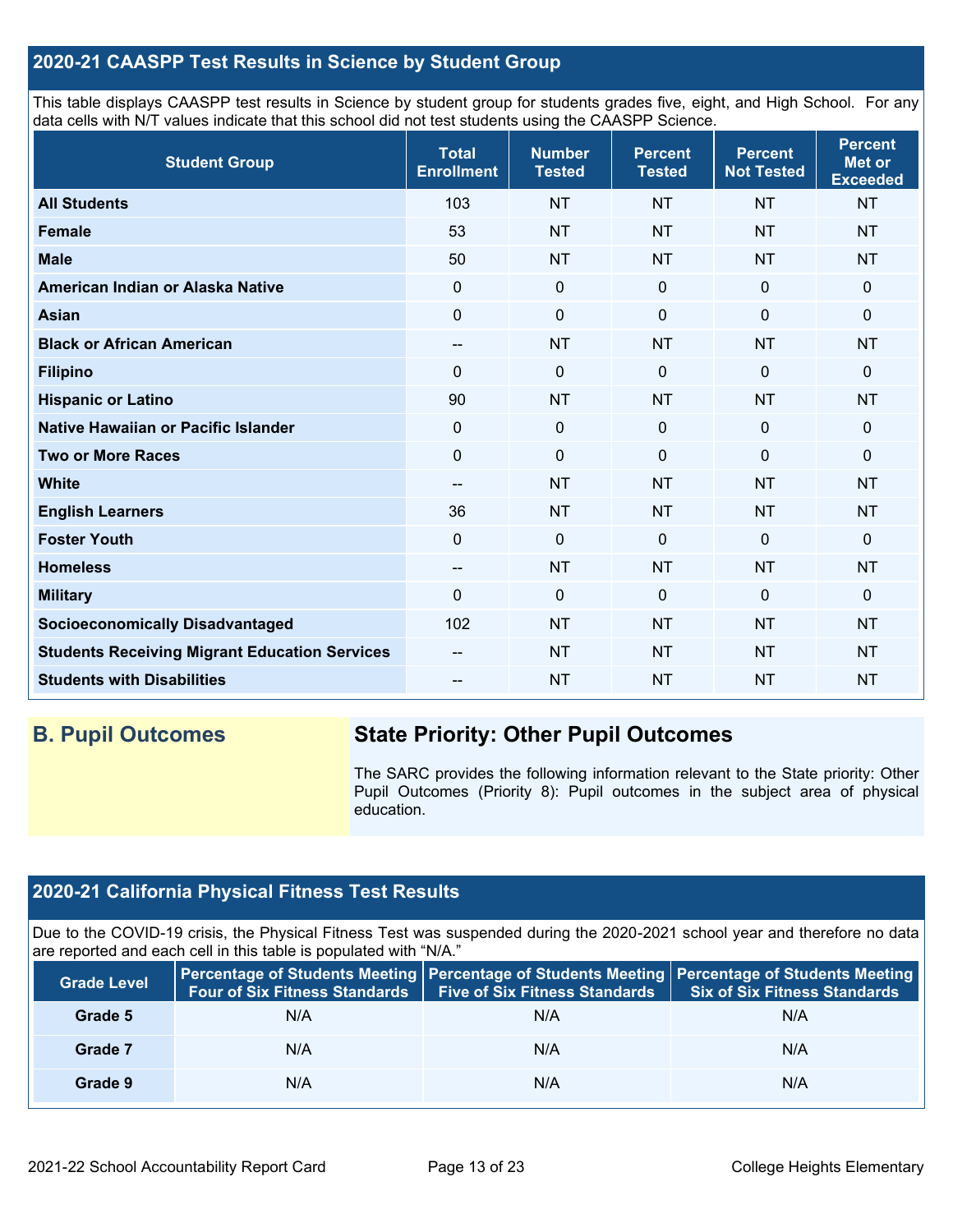## **C. Engagement State Priority: Parental Involvement**

The SARC provides the following information relevant to the State priority: Parental Involvement (Priority 3): Efforts the school district makes to seek parent input in making decisions regarding the school district and at each school site.

#### **2021-22 Opportunities for Parental Involvement**

At College Heights School we fully believe that a child's first teacher is their parents. With this as our guiding principle, we endeavor to provide our parents and our community with resources and information that is useful and informative. The School Site Council, English Language Advisory Committee, and Parent Support Group members all consist of a majority of parents. The parents are involved in planning, implementing, and participating in parent involvement activities. Throughout the year our Family and Community Engagement Liaison (FACE) plans and facilitates activities including: Back to School Night, Science Fab Lab Night, Literacy Night, Math Night, Monthly Parent Cafes, Now We are Cooking, Carnivals, Health Informational Sessions, Volunteer Tea, Staff Appreciation, financial literacy courses and Zumba Classes. These sessions offer parents opportunities to receive supplemental instruction for themselves and strategies on how to support their children's education. Parents can call our school office at (661) 631-5220 for information concerning parent involvement activities.

### **2020-21 Chronic Absenteeism by Student Group**

| <b>Student Group</b>                                 | <b>Cumulative</b><br><b>Enrollment</b> | <b>Chronic</b><br><b>Absenteeism</b><br><b>Eligible Enrollment</b> | <b>Chronic</b><br><b>Absenteeism</b><br><b>Count</b> | <b>Chronic</b><br><b>Absenteeism</b><br><b>Rate</b> |
|------------------------------------------------------|----------------------------------------|--------------------------------------------------------------------|------------------------------------------------------|-----------------------------------------------------|
| <b>All Students</b>                                  | 851                                    | 820                                                                | 122                                                  | 14.9                                                |
| Female                                               | 387                                    | 369                                                                | 44                                                   | 11.9                                                |
| <b>Male</b>                                          | 464                                    | 451                                                                | 78                                                   | 17.3                                                |
| American Indian or Alaska Native                     | 2                                      | $\overline{2}$                                                     | $\Omega$                                             | 0.0                                                 |
| <b>Asian</b>                                         | $\overline{2}$                         | $\overline{2}$                                                     | 1                                                    | 50.0                                                |
| <b>Black or African American</b>                     | 37                                     | 35                                                                 | 13                                                   | 37.1                                                |
| <b>Filipino</b>                                      | $\Omega$                               | $\mathbf 0$                                                        | $\Omega$                                             | 0.0                                                 |
| <b>Hispanic or Latino</b>                            | 757                                    | 733                                                                | 104                                                  | 14.2                                                |
| Native Hawaiian or Pacific Islander                  | $\mathbf{0}$                           | 0                                                                  | 0                                                    | 0.0                                                 |
| <b>Two or More Races</b>                             | 5                                      | 5                                                                  | 0                                                    | 0.0                                                 |
| <b>White</b>                                         | 48                                     | 43                                                                 | 4                                                    | 9.3                                                 |
| <b>English Learners</b>                              | 334                                    | 330                                                                | 46                                                   | 13.9                                                |
| <b>Foster Youth</b>                                  | $\overline{2}$                         | $\overline{2}$                                                     | $\Omega$                                             | 0.0                                                 |
| <b>Homeless</b>                                      | 40                                     | 36                                                                 | 9                                                    | 25.0                                                |
| <b>Socioeconomically Disadvantaged</b>               | 839                                    | 809                                                                | 121                                                  | 15.0                                                |
| <b>Students Receiving Migrant Education Services</b> | 58                                     | 58                                                                 | 5                                                    | 8.6                                                 |
| <b>Students with Disabilities</b>                    | 96                                     | 93                                                                 | 15                                                   | 16.1                                                |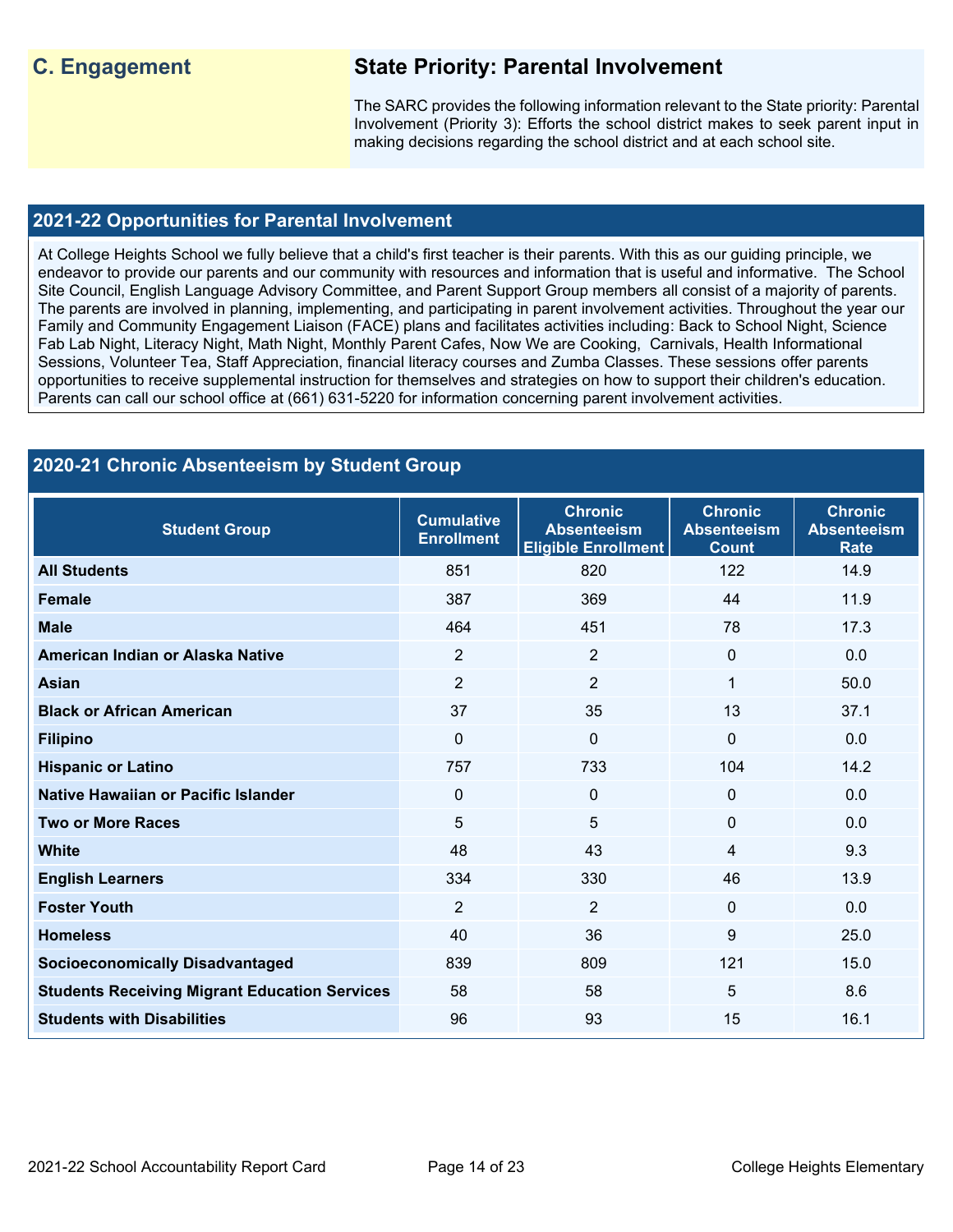## **C. Engagement State Priority: School Climate**

The SARC provides the following information relevant to the State priority: School Climate (Priority 6):

- Pupil suspension rates;
- Pupil expulsion rates; and
- Other local measures on the sense of safety

## **Suspensions and Expulsions**

This table displays suspensions and expulsions data collected between July through June, each full school year respectively. Data collected during the 2020-21 school year may not be comparable to earlier years of this collection due to differences in learning mode instruction in response to the COVID-19 pandemic.

| <b>Subject</b>     | <b>School</b><br>2018-19 | <b>School</b><br>2020-21 | <b>District</b><br>2018-19 | District<br>2020-21 | <b>State</b><br>2018-19 | <b>State</b><br>2020-21 |
|--------------------|--------------------------|--------------------------|----------------------------|---------------------|-------------------------|-------------------------|
| <b>Suspensions</b> | 0.29                     | 0.12                     | 2.08                       | 0.03                | 3.47                    | 0.20                    |
| <b>Expulsions</b>  | 0.00                     | 0.00                     | 0.06                       | 0.00                | 0.08                    | 0.00                    |

This table displays suspensions and expulsions data collected between July through February, partial school year due to the COVID-19 pandemic. The 2019-2020 suspensions and expulsions rate data are not comparable to other year data because the 2019-2020 school year is a partial school year due to the COVID-19 crisis. As such, it would be inappropriate to make any comparisons in rates of suspensions and expulsions in the 2019-2020 school year compared to other school years.

| <b>Subject</b>     | <b>School</b><br>2019-20 | <b>District</b><br>2019-20 | <b>State</b><br>2019-20 |
|--------------------|--------------------------|----------------------------|-------------------------|
| <b>Suspensions</b> | 0.09                     | 1.43                       | 2.45                    |
| <b>Expulsions</b>  | 0.00                     | 0.01                       | 0.05                    |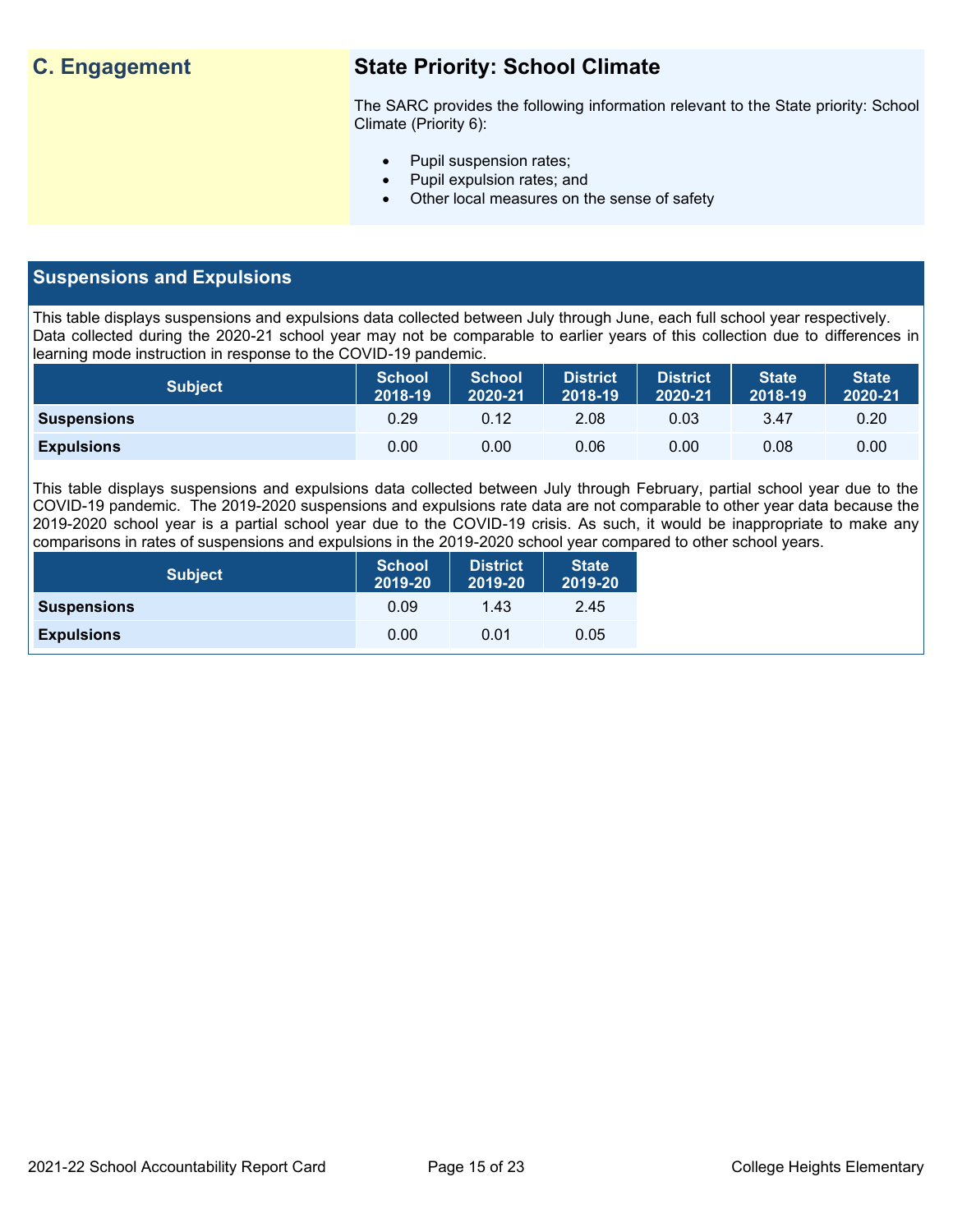#### **2020-21 Suspensions and Expulsions by Student Group**

| <b>Student Group</b>                                 | <b>Suspensions Rate</b> | <b>Expulsions Rate</b> |
|------------------------------------------------------|-------------------------|------------------------|
| <b>All Students</b>                                  | 0.12                    | 0.00                   |
| <b>Female</b>                                        | 0.00                    | 0.00                   |
| <b>Male</b>                                          | 0.22                    | 0.00                   |
| American Indian or Alaska Native                     | 0.00                    | 0.00                   |
| <b>Asian</b>                                         | 0.00                    | 0.00                   |
| <b>Black or African American</b>                     | 0.00                    | 0.00                   |
| <b>Filipino</b>                                      | 0.00                    | 0.00                   |
| <b>Hispanic or Latino</b>                            | 0.13                    | 0.00                   |
| Native Hawaiian or Pacific Islander                  | 0.00                    | 0.00                   |
| <b>Two or More Races</b>                             | 0.00                    | 0.00                   |
| <b>White</b>                                         | 0.00                    | 0.00                   |
| <b>English Learners</b>                              | 0.00                    | 0.00                   |
| <b>Foster Youth</b>                                  | 0.00                    | 0.00                   |
| <b>Homeless</b>                                      | 0.00                    | 0.00                   |
| <b>Socioeconomically Disadvantaged</b>               | 0.12                    | 0.00                   |
| <b>Students Receiving Migrant Education Services</b> | 0.00                    | 0.00                   |
| <b>Students with Disabilities</b>                    | 0.00                    | 0.00                   |

## **2021-22 School Safety Plan**

College Heights' established its Comprehensive School Safety Plan in 1998 A law enforcement officer specializing in safety provided direction in the establishment of the School Safety Plan. College Heights' School Safety Plan is current and is updated annually. Key elements of College Heights' School Safety Plan include the following: (a) routine and emergency disaster procedures; (b) suspension, and expulsion procedures; (c) teacher notification of pupils with a specific discipline history; (d) child abuse reporting procedures, (e) the district's sexual harassment policy; (f) school crime data; (g) the student dress code; (h) safe entrance and exit procedures; (i) the civil defense and disaster plan; and (j) discipline rules and procedures. Our overall goal is to maintain a safe and orderly school environment conducive to learning.The school safety plan was approved and reviewed by school site council and staff on February 16, 2021.

## **D. Other SARC Information Information Required in the SARC**

The information in this section is required to be in the SARC but is not included in the state priorities for LCFF.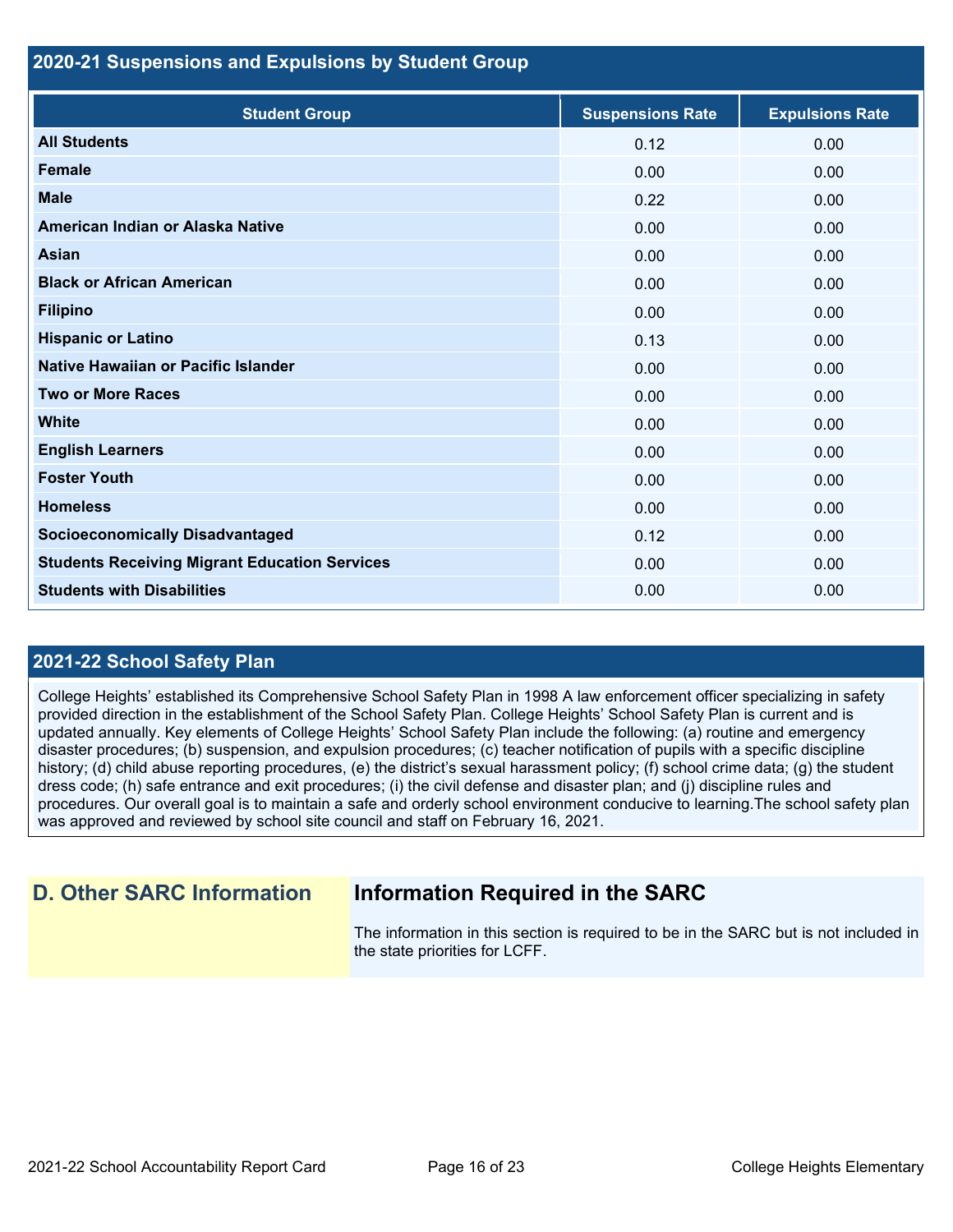## **2018-19 Elementary Average Class Size and Class Size Distribution**

This table displays the 2018-19 average class size and class size distribution. The columns titled "Number of Classes" indicates how many classes fall into each size category (a range of total students per class). The "Other" category is for multigrade level classes.

| <b>Grade Level</b> | <b>Average</b><br><b>Class Size</b> | <b>1-20 Students</b> | Number of Classes with   Number of Classes with   Number of Classes with<br>21-32 Students | 33+ Students |
|--------------------|-------------------------------------|----------------------|--------------------------------------------------------------------------------------------|--------------|
| K                  | 21                                  |                      |                                                                                            |              |
|                    | 25                                  |                      |                                                                                            |              |
|                    | 23                                  |                      | 5                                                                                          |              |
|                    | 22                                  |                      | 5                                                                                          |              |
|                    | 26                                  |                      |                                                                                            |              |
|                    | 24                                  |                      |                                                                                            |              |
|                    | 27                                  |                      |                                                                                            |              |

#### **2019-20 Elementary Average Class Size and Class Size Distribution**

This table displays the 2019-20 average class size and class size distribution. The columns titled "Number of Classes" indicates how many classes fall into each size category (a range of total students per class). The "Other" category is for multi-grade level classes.

| <b>Grade Level</b> | Average<br><b>Class Size</b> | 1-20 Students | Number of Classes with   Number of Classes with   Number of Classes with<br>21-32 Students | 33+ Students |
|--------------------|------------------------------|---------------|--------------------------------------------------------------------------------------------|--------------|
| K                  | 19                           | 3             | 5                                                                                          |              |
|                    | 21                           |               | 4                                                                                          |              |
|                    | 25                           |               | 5                                                                                          |              |
|                    | 24                           |               | 5                                                                                          |              |
|                    | 24                           |               | 4                                                                                          |              |
| 5                  | 21                           |               | 4                                                                                          |              |
| 6                  | 28                           |               | 4                                                                                          |              |
| <b>Other</b>       | 11                           | ◠             |                                                                                            |              |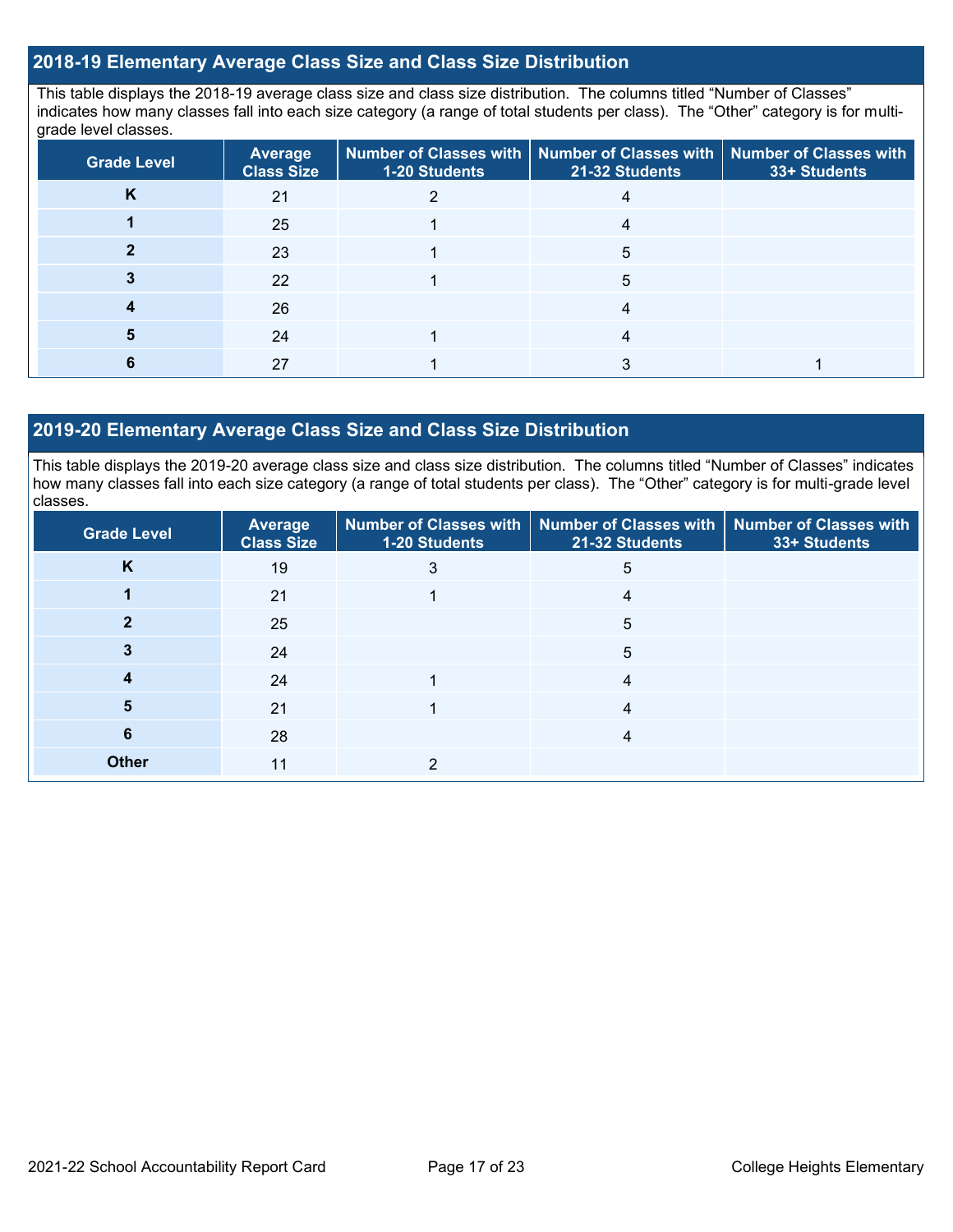### **2020-21 Elementary Average Class Size and Class Size Distribution**

This table displays the 2020-21 average class size and class size distribution. The columns titled "Number of Classes" indicates how many classes fall into each size category (a range of total students per class). The "Other" category is for multi-grade level classes.

| <b>Grade Level</b> | <b>Average</b><br><b>Class Size</b> | <b>1-20 Students</b> | Number of Classes with   Number of Classes with   Number of Classes with<br>21-32 Students | 33+ Students |
|--------------------|-------------------------------------|----------------------|--------------------------------------------------------------------------------------------|--------------|
| K                  | 12                                  | 8                    |                                                                                            |              |
|                    | 23                                  |                      | 4                                                                                          |              |
|                    | 21                                  |                      | 4                                                                                          |              |
|                    | 23                                  |                      | 4                                                                                          |              |
|                    | 19                                  | 3                    | 4                                                                                          |              |
| 5                  | 19                                  | っ                    |                                                                                            |              |
| 6                  | 20                                  | っ                    | 3                                                                                          |              |
| <b>Other</b>       | 9                                   | 6                    |                                                                                            |              |

### **2020-21 Ratio of Pupils to Academic Counselor**

This table displays the ratio of pupils to Academic Counselor. One full time equivalent (FTE) equals one staff member working full time; one FTE could also represent two staff members who each work 50 percent of full time.

| <b>Title</b>                        | <b>Ratio</b> |
|-------------------------------------|--------------|
| <b>Pupils to Academic Counselor</b> |              |

## **2020-21 Student Support Services Staff**

This table displays the number of FTE support staff assigned to this school. One full time equivalent (FTE) equals one staff member working full time; one FTE could also represent two staff members who each work 50 percent of full time.

| <b>Title</b>                                                         | <b>Number of FTE Assigned to School</b> |
|----------------------------------------------------------------------|-----------------------------------------|
| <b>Counselor (Academic, Social/Behavioral or Career Development)</b> | 0                                       |
| Library Media Teacher (Librarian)                                    | 0                                       |
| <b>Library Media Services Staff (Paraprofessional)</b>               | 0                                       |
| <b>Psychologist</b>                                                  | 0                                       |
| <b>Social Worker</b>                                                 | 0                                       |
| <b>Speech/Language/Hearing Specialist</b>                            | 0                                       |
| <b>Resource Specialist (non-teaching)</b>                            | 0                                       |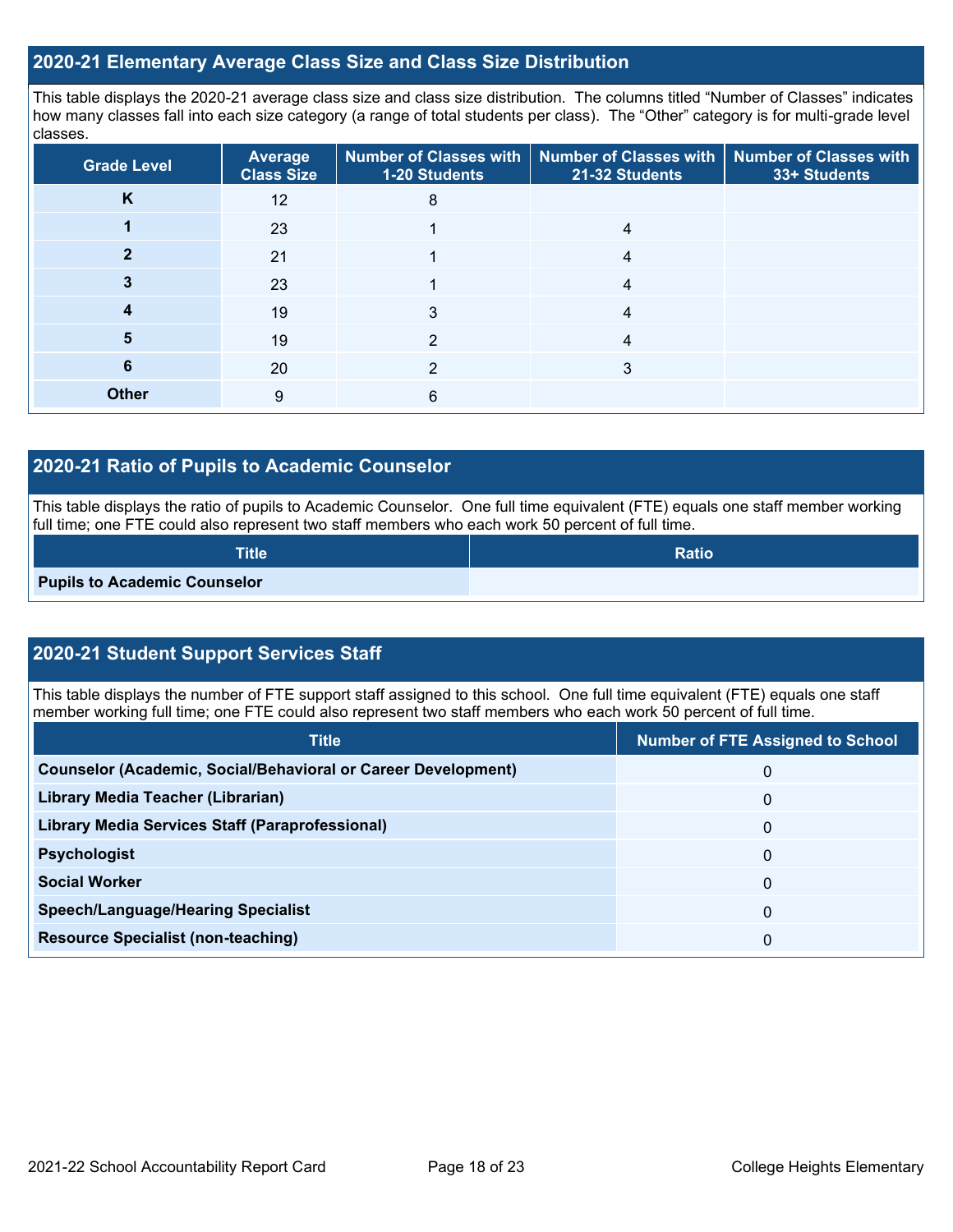## **2019-20 Expenditures Per Pupil and School Site Teacher Salaries**

This table displays the 2019-20 expenditures per pupil and average teach salary for this school. Cells with N/A values do not require data.

| Level                                                | <b>Expenditures</b><br><b>Total</b><br><b>Per Pupil</b><br><b>Expenditures</b><br>Per Pupil<br>(Restricted) |         | <b>Expenditures</b><br><b>Per Pupil</b><br>(Unrestricted) | <b>Average</b><br><b>Teacher</b><br><b>Salary</b> |  |
|------------------------------------------------------|-------------------------------------------------------------------------------------------------------------|---------|-----------------------------------------------------------|---------------------------------------------------|--|
| <b>School Site</b>                                   | \$8,711                                                                                                     | \$2,395 | \$6.316                                                   | \$84,956                                          |  |
| <b>District</b>                                      | N/A                                                                                                         | N/A     | \$3.176                                                   | \$75,963                                          |  |
| <b>Percent Difference - School Site and District</b> | N/A                                                                                                         | N/A     | 66.2                                                      | 11.2                                              |  |
| <b>State</b>                                         |                                                                                                             |         | \$8,444                                                   | \$85,863                                          |  |
| <b>Percent Difference - School Site and State</b>    | N/A                                                                                                         | N/A     | $-28.8$                                                   | $-1.1$                                            |  |

## **2020-21 Types of Services Funded**

TITLE I After School Program Migrant Ed. Special Ed. FFVP School Site Supplemental Funds NSLP

## **2019-20 Teacher and Administrative Salaries**

This table displays the 2019-20 Teacher and Administrative salaries. For detailed information on salaries, see the CDE Certification Salaries & Benefits web page at [http://www.cde.ca.gov/ds/fd/cs/.](http://www.cde.ca.gov/ds/fd/cs/)

| Category                                             | <b>District</b><br><b>Amount</b> | <b>State Average</b><br>for Districts<br>in Same Category |  |
|------------------------------------------------------|----------------------------------|-----------------------------------------------------------|--|
| <b>Beginning Teacher Salary</b>                      | \$50,328                         | \$52,060                                                  |  |
| <b>Mid-Range Teacher Salary</b>                      | \$75,872                         | \$84,043                                                  |  |
| <b>Highest Teacher Salary</b>                        | \$100,272                        | \$107,043                                                 |  |
| <b>Average Principal Salary (Elementary)</b>         | \$144,130                        | \$133,582                                                 |  |
| <b>Average Principal Salary (Middle)</b>             | \$142,165                        | \$138,803                                                 |  |
| <b>Average Principal Salary (High)</b>               | \$0                              | \$133,845                                                 |  |
| <b>Superintendent Salary</b>                         | \$265,178                        | \$240,628                                                 |  |
| <b>Percent of Budget for Teacher Salaries</b>        | 30%                              | 35%                                                       |  |
| <b>Percent of Budget for Administrative Salaries</b> | 5%                               | 5%                                                        |  |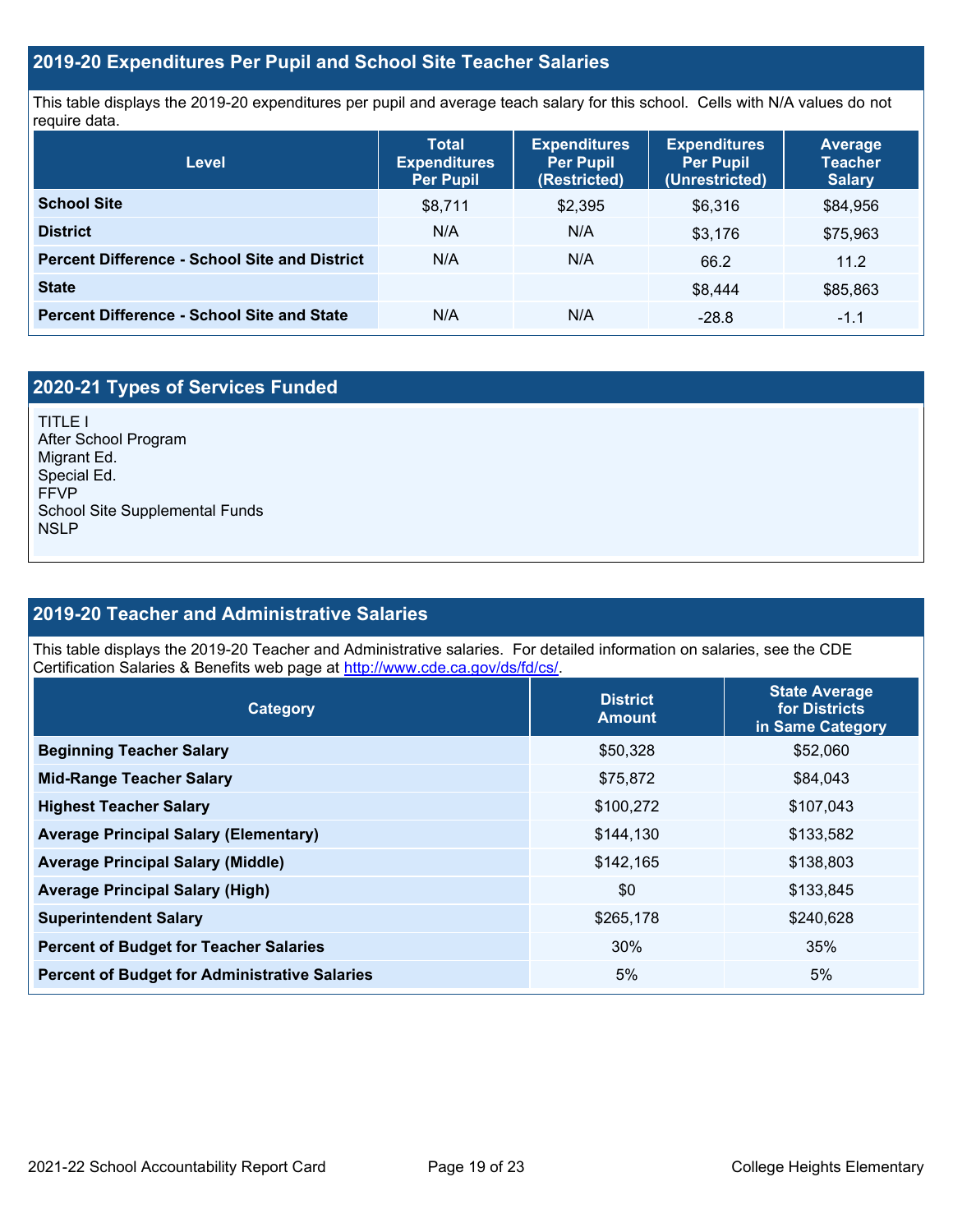#### **Professional Development**

Professional development is designed to provide continuous learning opportunities for administrators, teachers, and classified personnel. Training opportunities affirm the basic philosophy of education that learning is a lifelong process that contributes to the well-being of the students, teachers, administrators, and community. Professional Development is an essential component of effective instruction and student learning.

All training revolves around identified needs of students and adults for the purpose of the improvement of instruction and increasing content knowledge. Central to all training are student achievement data, district focus areas, the Common Core State Standards, the state adopted standards-based instructional materials, and strategies to effectively teach the academic content standards to all students.

During 2020-2021, school year district professional development focused on virtual instruction due to the pandemic. In preparation of the school year, teachers were offered three full days of professional development during the summer. Regularly scheduled office hours and focused professional development was provided on a monthly basis during the school year. Topics addressed navigating platforms being used during virtual learning, increasing student engagement and addressing the common core state standards through distance learning.

Additional support was provided by academic coaches and district specialists for reading/language arts, mathematics, science, writing and social emotional learning. The district provided time and resources for collaboration, planning, and professional development. Additionally, professional development on Multi-Tiered Systems of Support and Support to school and district teams.

Teachers new to the District received four days of professional development prior to the beginning of the school year focused on orientation to District and school site policies and services, Common Core State Standards, classroom management, curriculum and pacing, using technology and setting up the classroom. Teachers in their second year with the District received two days of professional development prior to the beginning of the school year provided by the school site and focused on improving best practices.

New teachers with California preliminary credentials received professional development through the Bakersfield City School District (BCSD) Teacher Induction Program (TIP). The focus of BCSD TIP is being mentored by an experienced teacher, growing in the California Standards for the Teaching Profession (CSTP) and meeting the California Induction standards. The culmination of TIP is the recommendation for the CA Clear Credential. Each TIP teacher was assigned a veteran teacher who served as a mentor. The mentors received on-going professional development in coaching/mentoring strategies, instructional strategies, and guiding cycles of inquiry. Professional development was provided through individual mentoring, monthly meetings, and after-school workshops.

Intern teachers received professional development at monthly meetings focusing on the initial teaching skills of the CSTP including classroom management, lesson planning, assessment, and establishing a climate that is conducive to student achievement. Each Intern was assigned a mentor that provided day-to-day support in these areas as well as advisement toward meeting credential requirements. Mentors received monthly professional development in meeting the needs of Intern teachers. Interns also received coursework and supervision from universities partnered with BCSD to provide the Intern Program.

Teachers on Short Term Staffing Permits (STSPs) were provided mentors and monthly trainings on beginning pedagogy and best teaching practices. Each teacher on a STSP designed a plan to meet requirements to move to a CA Intern or Preliminary Credential. Support was provided for required testing and BCSD staff worked closely with university partners to ensure teachers on permits were taking prerequisite requirements to move to credentials.

Teachers on Provisional Intern Permits (PIPs) were provided a weekly cohort meeting focused on beginning pedagogy. Two cohort meetings occurred weekly to allow teachers on a PIP to work around university course schedules. Support was provided for required testing and BCSD staff worked closely with university partners to ensure teachers on permits were taking prerequisite requirements to move to credentials.

This table displays the number of school days dedicated to staff development and continuous improvement.

| <b>Subject</b>                                                                  |  | $\vert$ 2019-20 $\vert$ 2020-21 $\vert$ 2021-22 $\vert$ |
|---------------------------------------------------------------------------------|--|---------------------------------------------------------|
| Number of school days dedicated to Staff Development and Continuous Improvement |  |                                                         |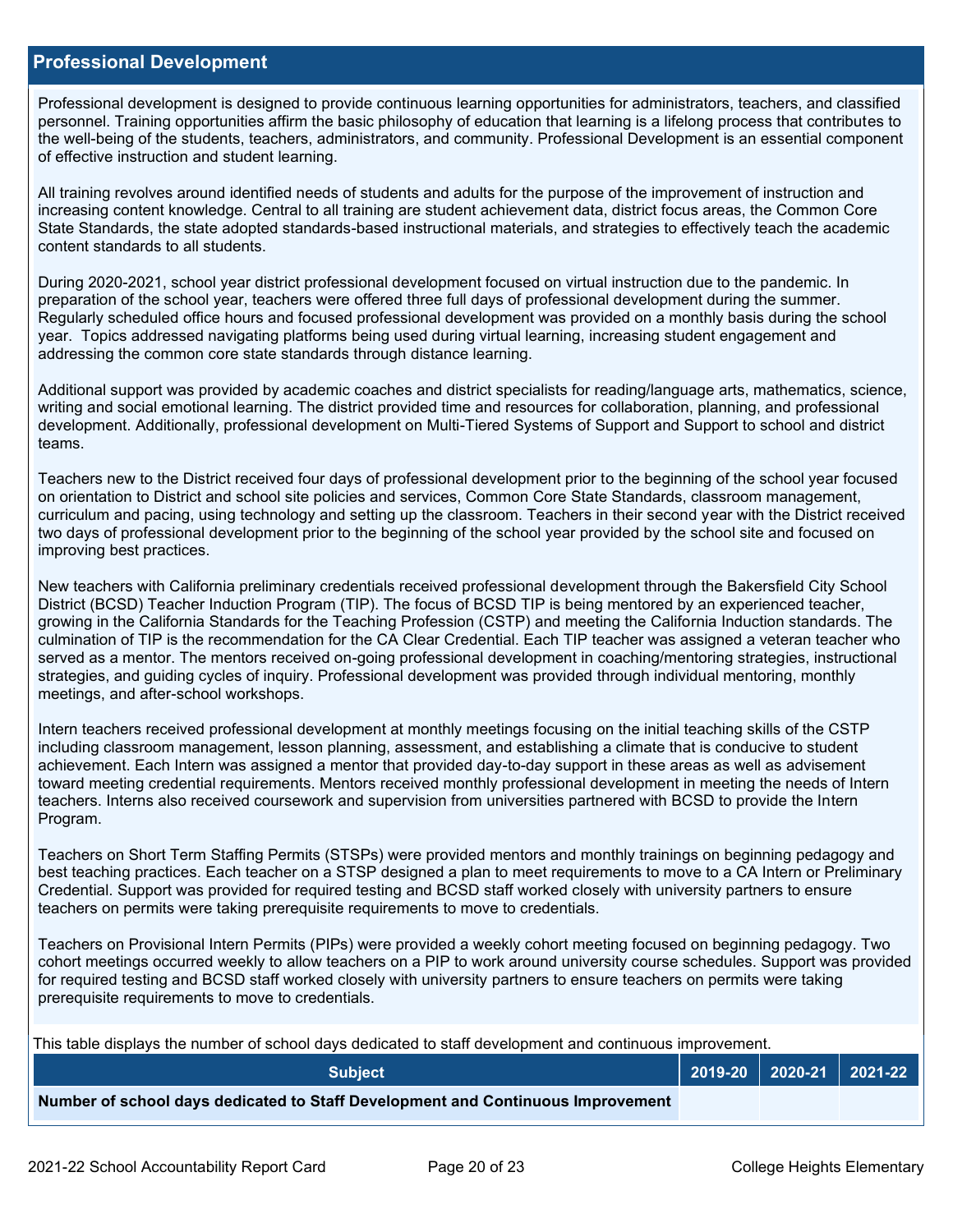# **Bakersfield City School District 2020-21 Local Accountability Report Card (LARC) Addendum**

## **Local Accountability Report Card (LARC) Addendum**

**2020-21 Local Accountability Report Card (LARC) Addendum Overview**



On July 14, 2021, the California State Board of Education (SBE) determined that the California Department of Education (CDE) will use the SARC as the mechanism to conduct a one-time data collection of the LEA-level aggregate test results of all school's local assessments administered during the 2020–2021 school year in order to meet the federal Every Students Succeeds Act (ESSA) reporting requirement for the Local Educational Agency Accountability Report Cards (LARCs).

Each local educational agency (LEA) is responsible for preparing and posting their annual LARC in accordance with the federal ESSA. As a courtesy, the CDE prepares and posts the LARCs on behalf of all LEAs.

Only for the 2020–2021 school year and the 2020–2021 LARCs, LEAs are required to report their aggregate local assessments test results at the LEA-level to the CDE by populating the tables below via the SARC. These data will be used to meet the LEAs' federal requirement for their LARCs. Note that it is the responsibility of the school and LEA to ensure that all student privacy and suppression rules are in place when reporting data in Tables 3 and 4 in the Addendum, as applicable.

The tables below are not part of the SBE approved 2020–2021 SARC template but rather are the mechanism by which these required data will be collected from LEAs.

For purposes of the LARC and the following tables, an LEA is defined as a school district, a county office of education, or a direct funded charter school.

| <b>2021-22 District Contact Information</b> |                                         |  |  |  |
|---------------------------------------------|-----------------------------------------|--|--|--|
| <b>District Name</b>                        | <b>Bakersfield City School District</b> |  |  |  |
| <b>Phone Number</b>                         | 661-631-4600                            |  |  |  |
| Superintendent                              | Mark Luque                              |  |  |  |
| <b>Email Address</b>                        | supt@bcsd.com                           |  |  |  |
| <b>District Website Address</b>             | www.bcsd.com                            |  |  |  |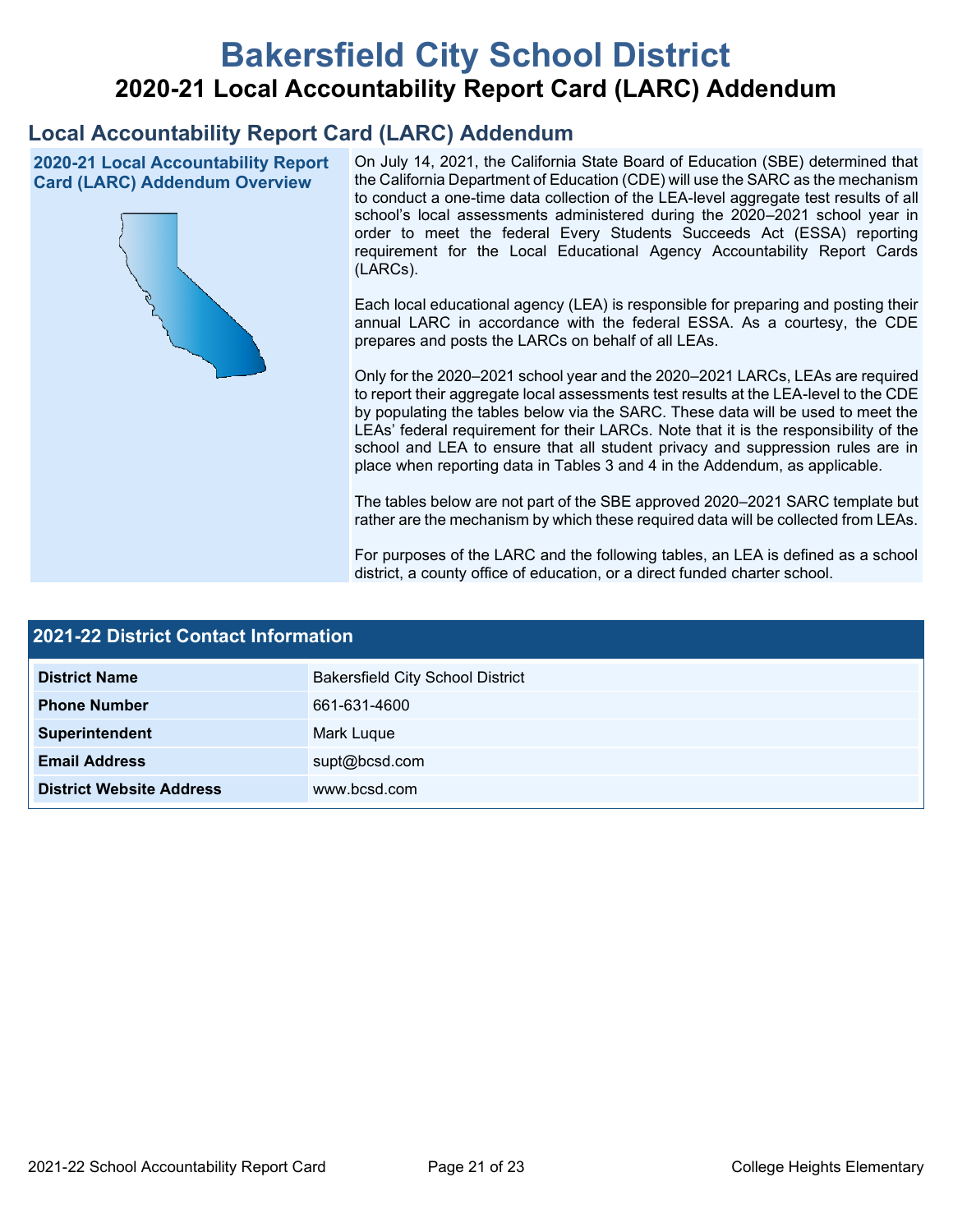## **2020-21 CAASPP Test Results in ELA by Student Group**

This table displays CAASPP test results in ELA by student group for students grades three through eight and grade eleven taking and completing a state-administered assessment. The CDE will populate this table for schools in cases where the school administered the CAASPP assessment. In cases where the school administered a local assessment instead of CAASPP, the CDE will populate this table with "NT" values, meaning this school did not test students using the CAASPP. See the local assessment(s) table for more information.

| <b>CAASPP</b><br><b>Student Groups</b>               | <b>CAASPP</b><br><b>Total</b><br><b>Enrollment</b> | <b>CAASPP</b><br><b>Number</b><br><b>Tested</b> | <b>CAASPP</b><br><b>Percent</b><br><b>Tested</b> | <b>CAASPP</b><br><b>Percent</b><br><b>Not Tested</b> | <b>CAASPP</b><br><b>Percent</b><br>Met or<br><b>Exceeded</b> |
|------------------------------------------------------|----------------------------------------------------|-------------------------------------------------|--------------------------------------------------|------------------------------------------------------|--------------------------------------------------------------|
| <b>All Students</b>                                  | 19655                                              | <b>NT</b>                                       | <b>NT</b>                                        | <b>NT</b>                                            | <b>NT</b>                                                    |
| <b>Female</b>                                        | 9598                                               | <b>NT</b>                                       | <b>NT</b>                                        | <b>NT</b>                                            | <b>NT</b>                                                    |
| <b>Male</b>                                          | 10055                                              | <b>NT</b>                                       | <b>NT</b>                                        | <b>NT</b>                                            | <b>NT</b>                                                    |
| American Indian or Alaska Native                     | 102                                                | <b>NT</b>                                       | <b>NT</b>                                        | <b>NT</b>                                            | <b>NT</b>                                                    |
| <b>Asian</b>                                         | 153                                                | <b>NT</b>                                       | <b>NT</b>                                        | <b>NT</b>                                            | <b>NT</b>                                                    |
| <b>Black or African American</b>                     | 1554                                               | <b>NT</b>                                       | <b>NT</b>                                        | <b>NT</b>                                            | NT                                                           |
| <b>Filipino</b>                                      | 67                                                 | <b>NT</b>                                       | <b>NT</b>                                        | <b>NT</b>                                            | <b>NT</b>                                                    |
| <b>Hispanic or Latino</b>                            | 15770                                              | <b>NT</b>                                       | <b>NT</b>                                        | <b>NT</b>                                            | <b>NT</b>                                                    |
| Native Hawaiian or Pacific Islander                  | 20                                                 | <b>NT</b>                                       | <b>NT</b>                                        | <b>NT</b>                                            | <b>NT</b>                                                    |
| <b>Two or More Races</b>                             | 324                                                | <b>NT</b>                                       | <b>NT</b>                                        | <b>NT</b>                                            | <b>NT</b>                                                    |
| <b>White</b>                                         | 1665                                               | <b>NT</b>                                       | <b>NT</b>                                        | <b>NT</b>                                            | <b>NT</b>                                                    |
| <b>English Learners</b>                              | 4700                                               | <b>NT</b>                                       | <b>NT</b>                                        | <b>NT</b>                                            | <b>NT</b>                                                    |
| <b>Foster Youth</b>                                  | 173                                                | <b>NT</b>                                       | <b>NT</b>                                        | <b>NT</b>                                            | <b>NT</b>                                                    |
| <b>Homeless</b>                                      | 1436                                               | <b>NT</b>                                       | <b>NT</b>                                        | <b>NT</b>                                            | <b>NT</b>                                                    |
| <b>Military</b>                                      | 14                                                 | <b>NT</b>                                       | <b>NT</b>                                        | <b>NT</b>                                            | <b>NT</b>                                                    |
| <b>Socioeconomically Disadvantaged</b>               | 18281                                              | <b>NT</b>                                       | <b>NT</b>                                        | <b>NT</b>                                            | <b>NT</b>                                                    |
| <b>Students Receiving Migrant Education Services</b> | 630                                                | <b>NT</b>                                       | <b>NT</b>                                        | <b>NT</b>                                            | NT                                                           |
| <b>Students with Disabilities</b>                    | 2350                                               | <b>NT</b>                                       | <b>NT</b>                                        | <b>NT</b>                                            | NT                                                           |